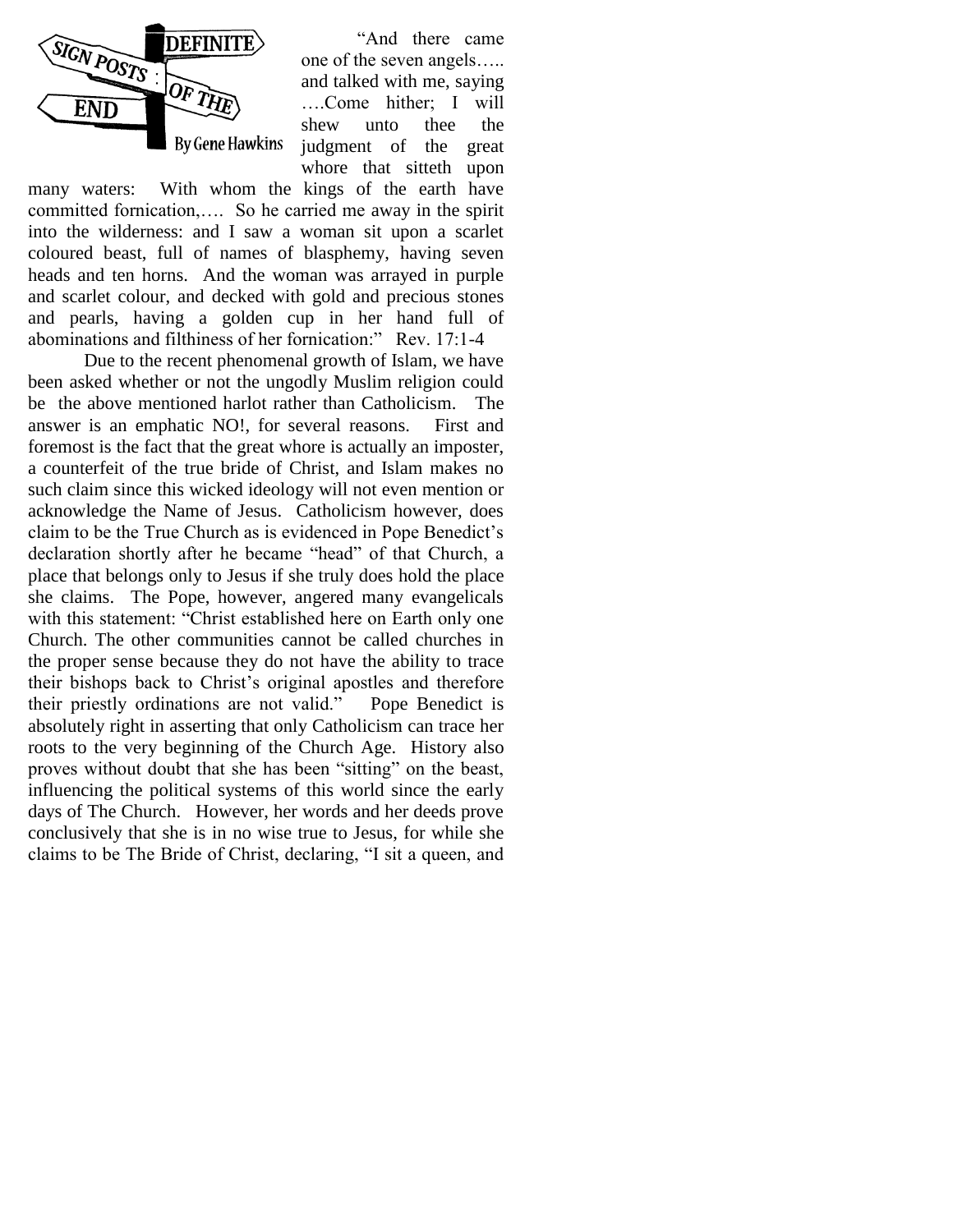am no widow," (Rev. 18:7) she constantly robs Him of His Glory. She emphatically affirms that there is no salvation apart from "The Church," yet scripture plainly asserts "Neither is there salvation in any other: for there is none other name (Jesus) under heaven given among men, whereby we must be saved." Acts 4:12 She robs Him of glory giving His earthly mother Mary superiority over Him with "hail Mary Mother of God." The Catholic confessional, proclaiming that priests can forgive sins, is a total denial of the scriptural fact, that only God can accomplish that. Though they refused to give Jesus His place as God, even the Pharisees accused Him of speaking "blasphemies," saying: "….Who can forgive sins, but God alone?" Luke 5:21 Catholic coffers have been filled down through the ages because men have been instructed to "buy" a clear conscience through the Catholic confessional. Such a practice cannot work, and is an insult to the grace of Jesus Who says "Come unto me, all ye that labour and are heavy laden, and I will **give** you rest." Matt. 11:28

According to our text the golden cup held by this false claimant to the throne is full of abominations. We have mentioned but a very few of them, but suffice it to say that only Catholicism satisfies the profiles listed here in Revelation and throughout scripture. Islam, is in no wise the false church, but is this idolatrous "kingdom" a part of end time prophecy, and is there any way it is connected to Catholicism?

Zechariah, along with news reports of our day may indeed provide this answer. Zechariah 5 relates the prophet"s seventh vision, which describes a woman in the midst of an ephah under the judgment of God. V. 6,7. That woman is none other than the woman of Revelation 18, who claims to be the caretaker of God"s true ephah of wheat. Rev. 2:20 identifies her as "…..that woman Jezebel, which calleth herself a prophetess, to teach and to seduce my servants to commit fornication, and to eat things sacrificed unto idols." Zechariah's vision further unfolds as two more women came forth with wings of a stork, an unclean bird. V.9 "Then said I to the angel that talked with me, Whither do these bear the ephah? And he said unto me, To build it an house in the land of Shinar: (Babylon) and it shall be established, and set there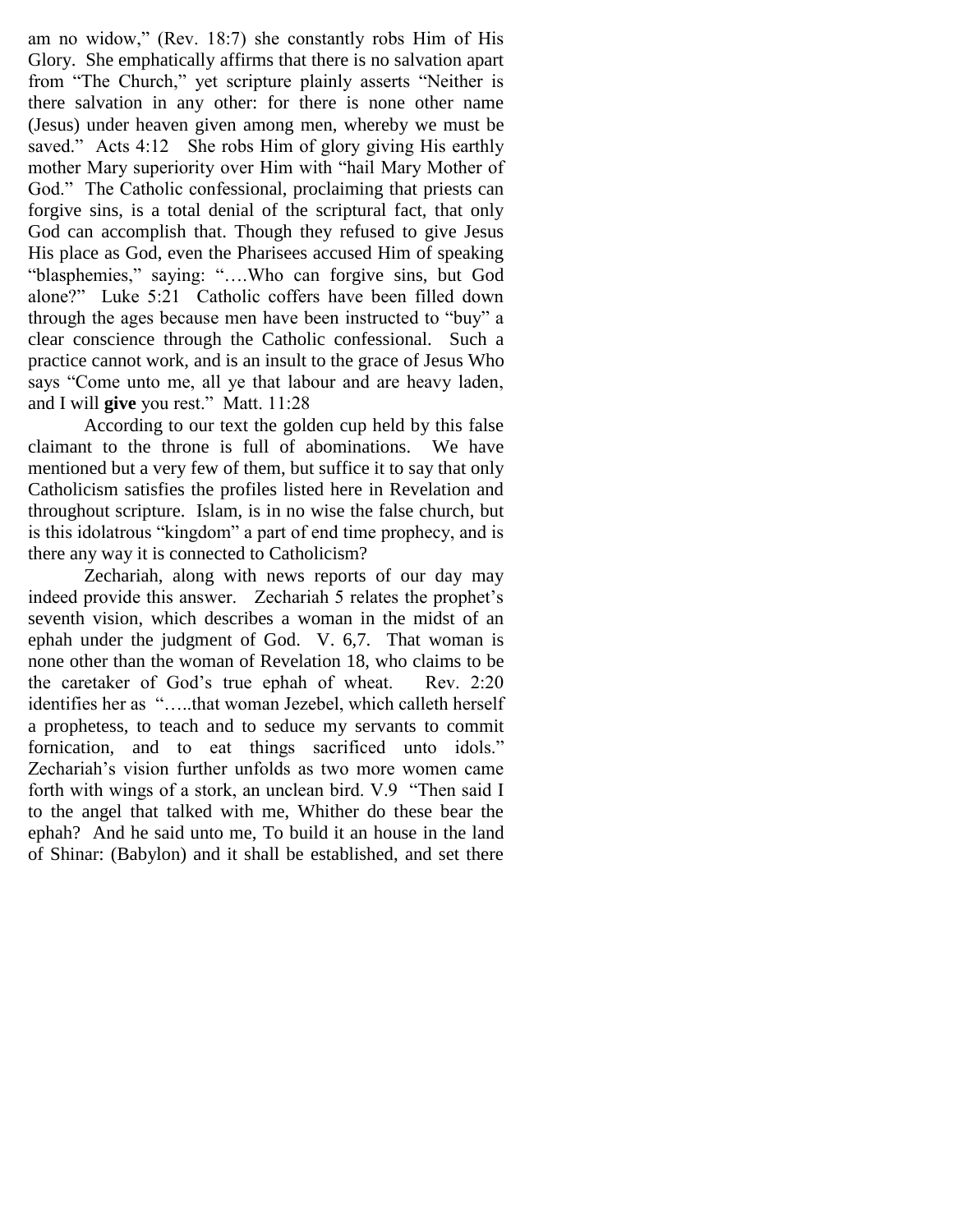upon her own base." V. 10-11 These two women could well correspond with the ten horns of Rev. 18:12 where we read of "ten kings, which have received no kingdom as yet; but receive power as kings one hour with the beast." The modern jihadists of our day fit the description perfectly. They have no kingdom as yet, meaning they are a political force to be reckoned with, but are in no wise a nation. The nations of our day are sometimes frustrated as to how to deal with them because they are not a part of the Geneva Convention. It is also noteworthy that these ten horns are indeed a part of the beast upon which the great whore sits, and there are numerous reports that Catholicism is "reaching out" to Islam. We are told that these ten kings will eventually destroy the harlot and are not at all surprised that God would use religion to bring about the demise of this false religious system.

 Zechariah, however, describes this same group as "helping" this woman, and his vision must of necessity refer to an earlier time than that of John, whose account shows only devastating destruction. Though we have wondered how and why such a group as Islam would "help" Catholicism, recent news items do record many, who are trying desperately to accommodate this Muslim religion, and indeed make a comfortable place for it. It was reported some time ago that a Catholic Priest in India was teaching his parishioners to pray to Allah. A subsequent report from Malaysia says that the Muslims of that country resent such a practice. Pope Benedict was severely criticized for his comments in his Regensburg University address, before he became Pope, when he asked "if Islam lacks reason, making it inherently prone to violence," but he too has seemingly made every effort to voice his "deep respect" for Islam and has made no secret that he supports a Palestinian State, undoubtedly to appease the Muslim community. In fact many Catholic "Christians" of the Middle East, along with the Israelis, felt that the Pope was much more interested in building bridges to Islam than he was in their own causes. This, however, has been a pattern with Catholicism down through the ages. Proverbs 5:6 tells us that this strange woman"s "ways are moveable," meaning that she will do whatever is necessary to further her own interests. She is not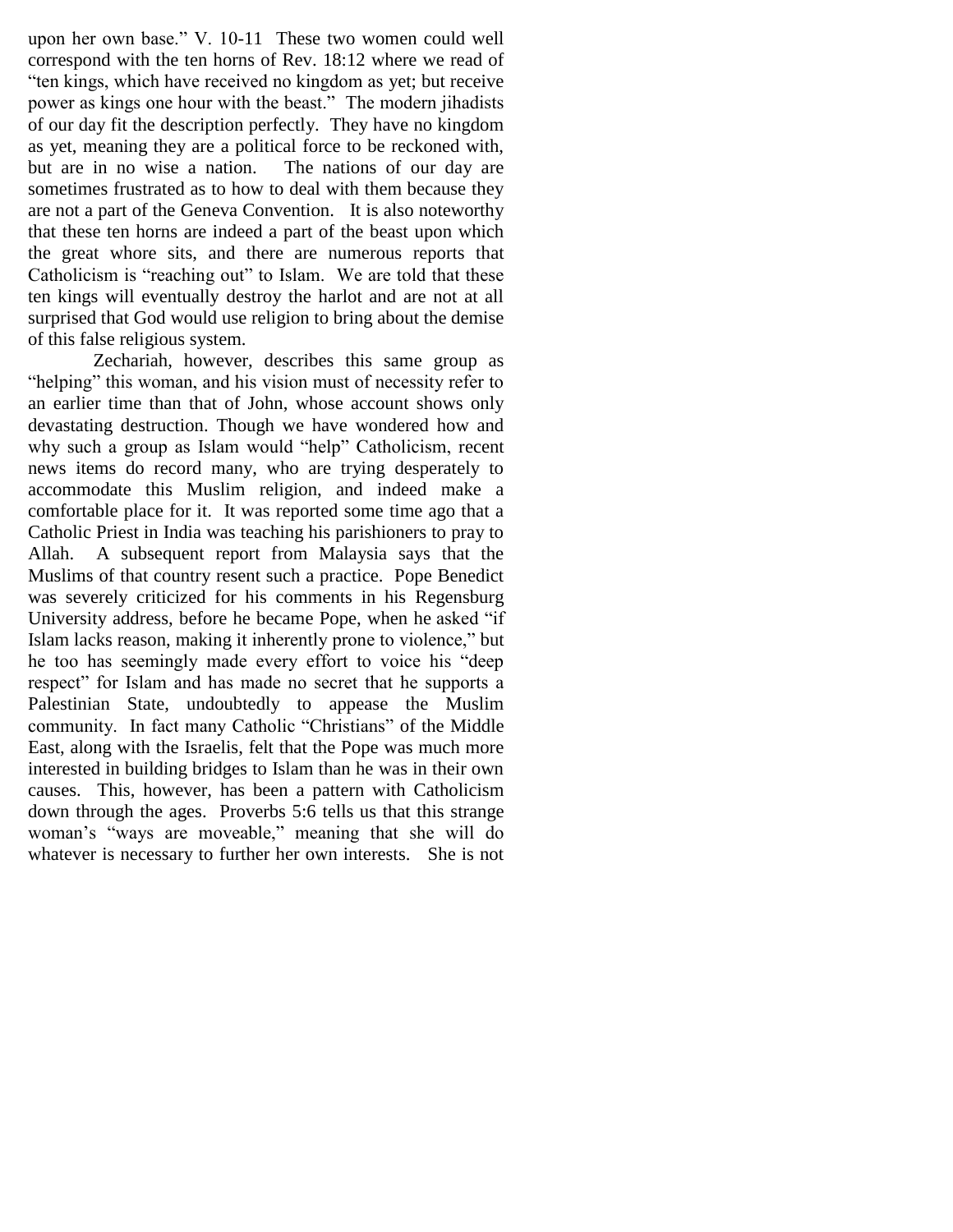beyond compromise; such as many confused and even outraged Catholics saw back in the 60"s when "The Church" suddenly declared that it was no longer a sin to eat meat on Friday.

At present, there is great outrage among many New Yorkers, and others around the country, because of the proposed Islamic mosque to be built very close to ground zero. Some are defending the decision to grant such permission to the Muslims as a "right of the constitution," and we heard one defender of this proposal simply put forth the idea that this religion should be applauded for trying to live side by side with Christians. We quite frankly do not know anymore what people mean when they say Christian. There was a time when it meant specifically that one had been born again, having been washed in the blood of The Lamb, but it seems that the world consensus of the term is now simply synonymous with Catholic, despite the aforementioned facts in regard to this system or the many sex scandals in recent years surrounding her.

Claremont School of Theology, a Methodist University, "will try an unorthodox approach in cross-training the nation's future Muslim, Christian, and Jewish religious leaders in classrooms scattered around Southern California as they work toward their respective degrees." They explain that, "Educating people in a segregated environment is not a way to teach them to be peacemakers. It only steeps them in their own religion and with their own people." K.C. Star.

These same three groups also made news in 2009 when Adnan Oktar, a famous Turkish Muslim leader, suggested that they all collaborate in rebuilding the Temple in Jerusalem. "Jewish Rabbi Hollander explained, "The building of the Temple is one of the stages in the Messianic process." But another possibility that has been presented is that the Dome of the Rock that sits so prominently on the Temple Mount be used as "a place of prayer for all nations." This title is found in the book of the Prophet Isaiah.

'This should be fairly simple,' explained Rabbi Hollander. "It is said that the structure of the Dome in Haram E-Sharrif (the Temple Mount) was originally meant by (Caliph) Omar to be a House of Prayer for Jews, and the Al-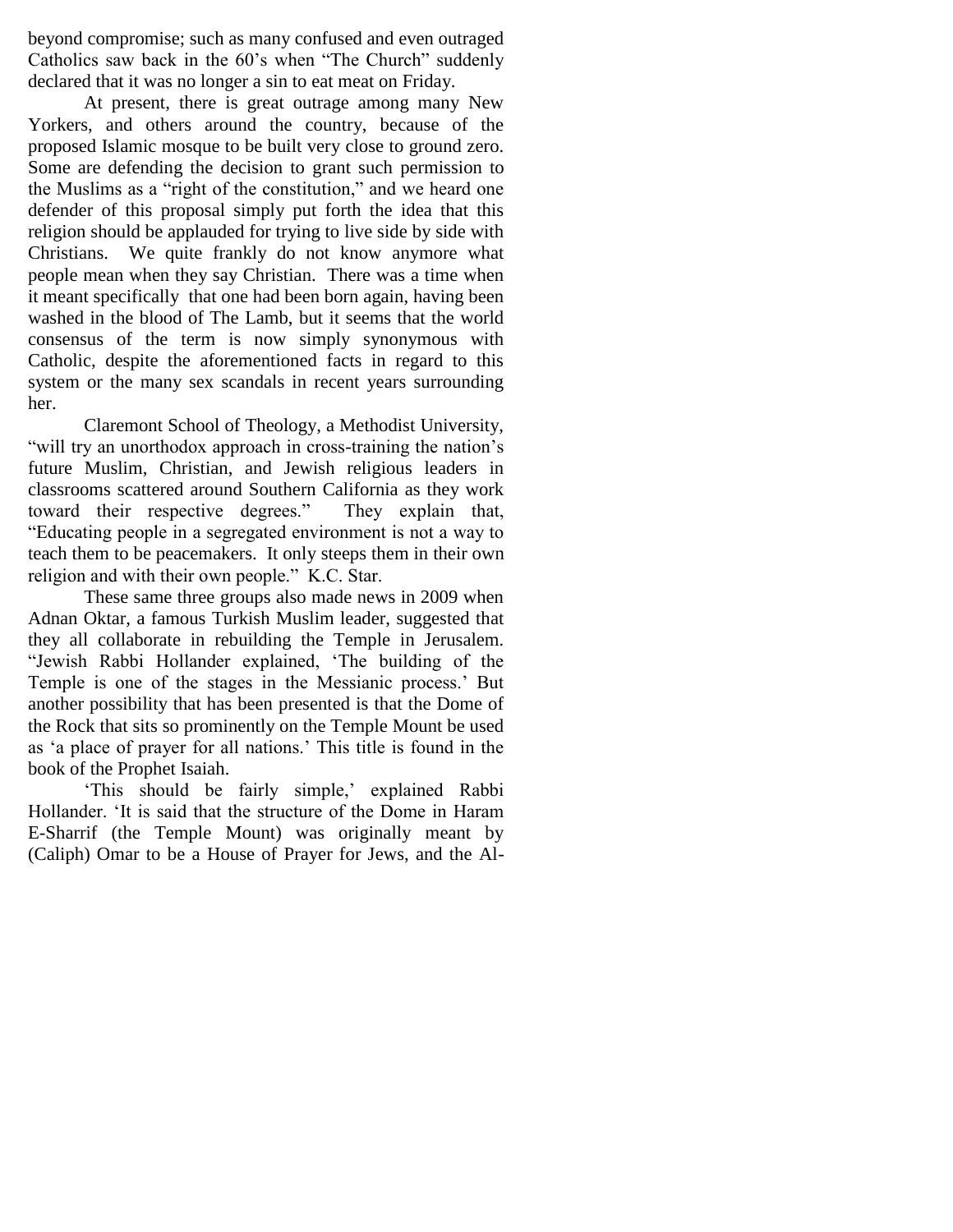Aqsa for Muslims." However, he also explained that religious Jews would not be able to enter the Dome of the Rock unless they had first been ritually cleansed according to Jewish halakhic regulations." This same article from "The World Net Daily" goes on to report that "Yoav Frankel, an Orthodox Jew who has been deeply involved in interfaith dialogue with Muslims, also envisions a shared Temple Mount. This project is called "God's Holy Mountain" and is an effort of the Interfaith Encounter Association, a group dedicated to promoting peace in the Middle East. What is unique about the "God's Holy Mountain project" is that it envisions the day when the Jewish Temple will exist side by side with the Dome of the Rock."

Just how and why these "two women" in Zechariah"s vision will help "the woman in the ephah," is rather unclear at this time, but the foregoing accounts attest loudly to the fact that religionists on this earth are trying desperately to unite with one another for the cause of peace. Whether or not all this "reaching out" to one another will help usher in the "peace and safety" era, destined to come before the sudden destruction, we simply do not know.

We are assured of the fact that none of the efforts of men, either politically or religiously, is going to stop God"s prophesied judgment at the end of this Church Age. The admonitions for those who are truly looking for Jesus to come in these last days is found in Ephesians 6:13. "Wherefore take unto you the whole armour of God, that ye may be able to withstand in the evil day, and having done all, to stand." While so many are being rather aggressive in trying to reform this world, our commission is simply to withstand, or "let" (hinder) the forces of darkness till we be taken out of the way. II Thess. 2:7. We do that by taking the whole armour of God as described in this chapter, where our loins are to be "….girt about with truth, …… And your feet shod with the preparation of the gospel of peace;" V. 14,15. All of these pieces of armour are directly related to the Word of God, but these two are especially applicable in standing our ground. It is our own loins, our own lives, our own testimony, wherein God"s Word must become extremely personal and we become living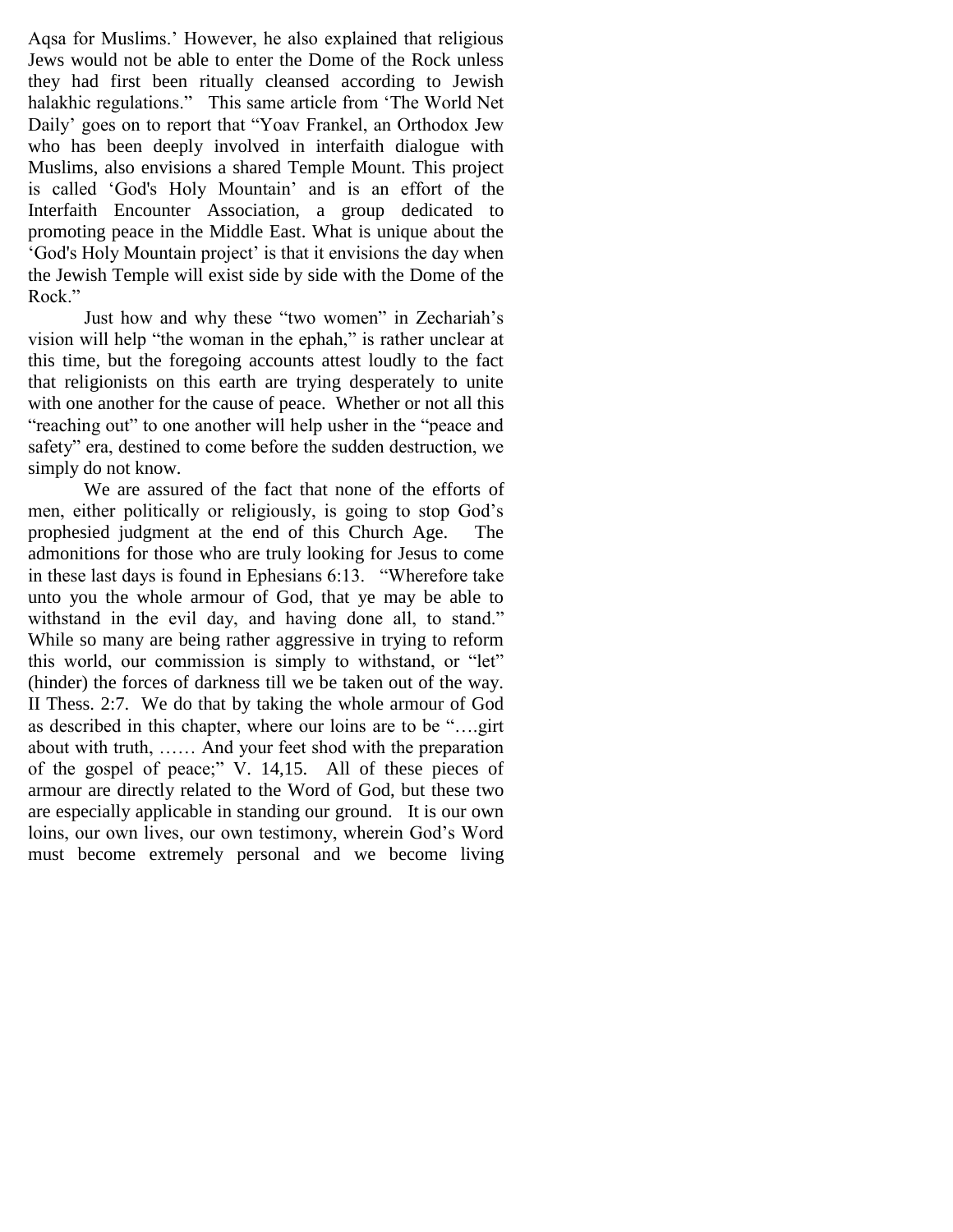examples of Truth, walking in the most practical manner, setting a shining example to those around us, of the Light that will reprove darkness. Rather than spend our energies trying to correct all the evils of this world and save it, let us rather look full into the face of Jesus, our Head, seeking His fellowship and desire for our lives, both in us and through us, until He chooses to catch us away.

**~~~~~~~~~~~~~~~~~~~~~~~~~**

#### **PERHAPS THIS YEAR!!**

**It may be that during this year we shall see the King In His beauty, caught up to meet Him -- The longing of our hearts fulfilled at last! Is it too much to desire that when we see our Wonderful Lord in His glory, when trials, toils, And sacrifices are all at an end, Is it too much to desire that He should say Something like this:** *"Thy love to Me was wonderful"?*

**It will make all seem as nothing to hear such words From the Savior, and to hear Him say to the one Who has sought to be faithful to Him at all costs, Well done, You were never popular on earth, And no one knew much about you. The life you** 

#### **lived**

**To My glory in your quiet sphere of duty Seemed to be wasted, and your sacrifice and denial Worthless in the estimation of those who knew it,** *But your love to Me was wonderful!*

**Men said you made mistakes, and were narrowminded,**

> **And did not catch the spirit of the age. They thought you were a fanatic And called you so. Men crucified you as they crucified Me.** *But, oh! Your love to Me was wonderful!* **WELL DONE!"**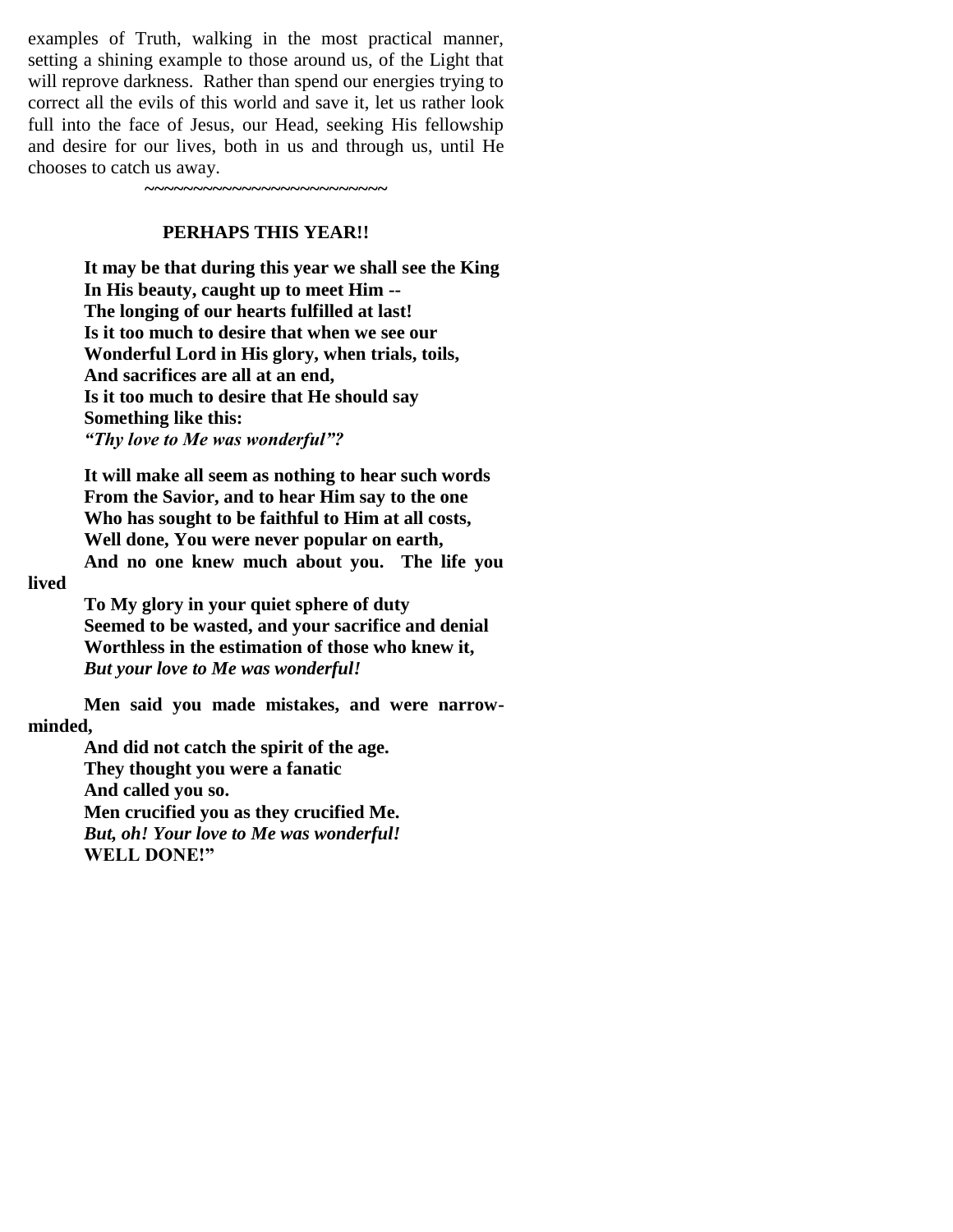# *PENTECOSTAL UNITY*

## Mary M. Bodie

"BEHOLD HOW GOOD AND HOW PLEASANT IT IS FOR BRETHREN TO DWELL TOGETHER IN UNITY! IT IS LIKE THE PRECIOUS OINTMENT UPON THE HEAD, THAT RAN DOWN UPON THE BEARD, EVEN AARON"S BEARD: THAT WENT DOWN TO THE SKIRTS OF HIS GARMENTS; AS THE DEW OF HERMON, AND AS THE DEW THAT DESCENDED UPON THE MOUNTAINS OF ZION: FOR THERE THE LORD COMMANDED THE BLESSING, EVEN LIFE FOR EVERMORE" - Psalm 133:1-3.

There has been much said and written about the unity and one-accord-ness of the early Church. The Protestant churches have been especially interested in the subject, because there seems to be a concentrated endeavor among them for unity. They say they want Pentecostal unity; but we notice they do not want Pentecostal signs. There were marvelous happenings recorded of those early days. These supernatural events startle and amaze us as we read, and we are surprised that people do not desire these things. But they do not see all that the one-accord-ness of those days signifies, neither are they willing for that unity to be manifested today, as it is written in the Scriptures.

We have found seven one-accords relating to the early disciples in the Acts of the Apostles. Seven, being the number of completeness and perfection, is very significant. It is not accidental, but purposeful, and inspired by the Holy Author of Scripture. The perfect unity of the Church in its ministries is set before us. It was a Divine one-accord, that was beautiful and heavenly. The Church as a whole cannot attain to that oneness now; but each separate believer in each local assembly may seek with purpose of heart to attain to that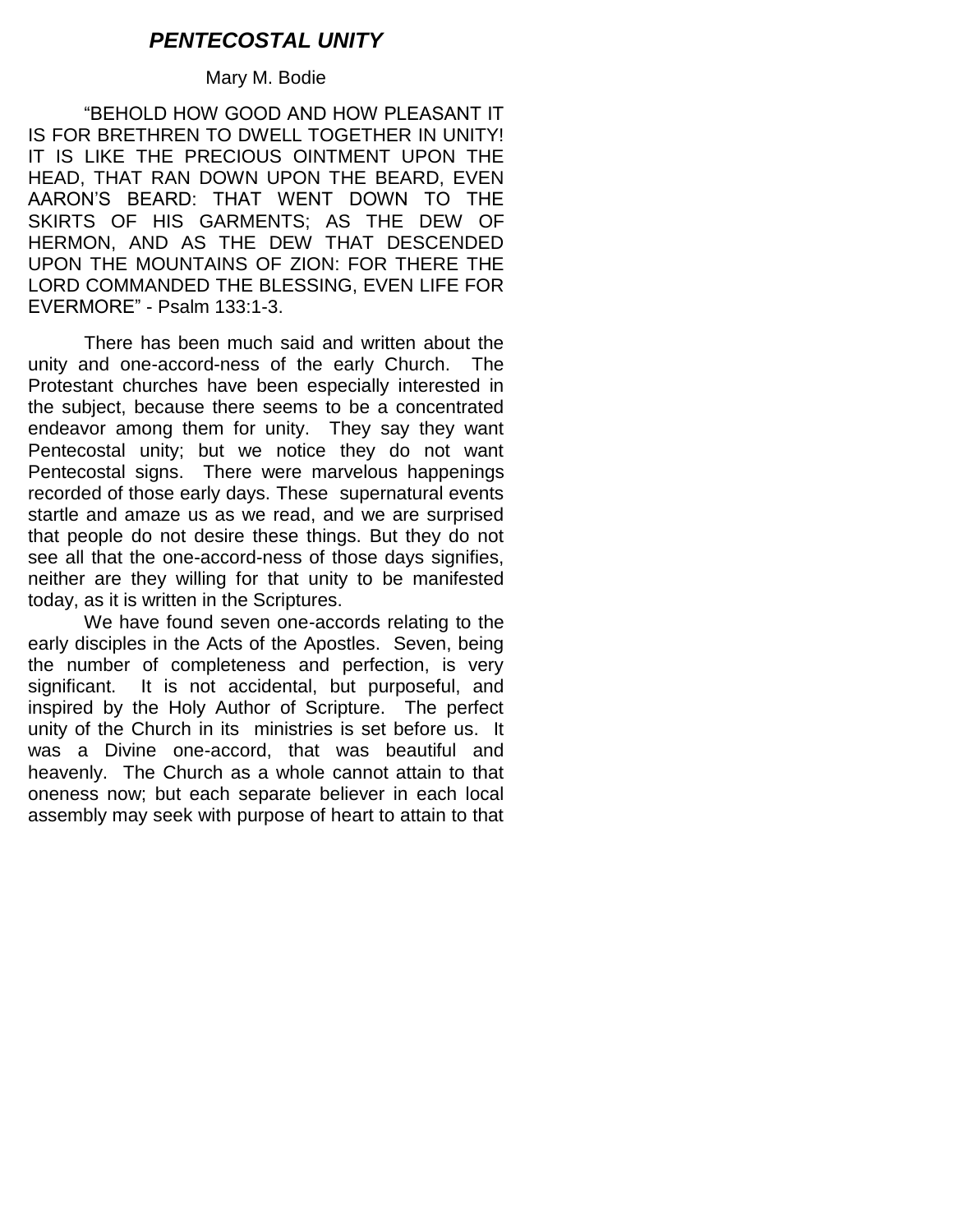perfection, and thus will be one in spirit with every other Christian and every Christian assembly.

The word "accord" has diverse meanings, all of them are most expressive and interesting and show different phases of harmony and oneness. Let us notice some of these meanings. First, "To adjust a difference between two or more parties." Second, "Agreement, between independent minds; harmonious feeling or action prompted by one common impulse." Third, "Agreement, fitness, just correspondence of things one to the other." Fourth, "Concert, concord, harmony of musical sounds." These meanings may all be applied to the unity of the Church. They show forth the oneness that was manifest in the beginning of her career; and, would be in evidence today, if the order of the Scriptures had been followed and the Holy Spirit allowed to guide.

Let us look at these seven "accords" in the order that they appear in the Acts of the Apostles.

**One: ONE ACCORD IN PRAYER.** "These all continued with one accord in prayer and supplication" - Acts 1:14. Is that not beautiful unity? "These" included all the apostles and the brethren of those early days. There were one hundred and twenty of them, as we learn later when the Holy Spirit fell upon them on the day of Pentecost and they were baptized into one Body, thus actually coming into spiritual oneness.

These early disciples prayed, and they prayed in unison - with one mind and one voice - they called upon the Lord. It was no dry formal prayer meeting; but a real getting together in spirit. This pattern teaches us such one-accord-ness in prayer will surely bring results. They brought heaven and earth together. God"s throne was touched by these feeble folk, and He was moved by their united cry to Him. Power was in their hands through the unity of prayer, and they wisely took advantage of the opportunity. It is a place of authority, this one-accordness in prayer. All that was afterward accomplished in that halcyon time of victory was due in great measure to that union prayer meeting.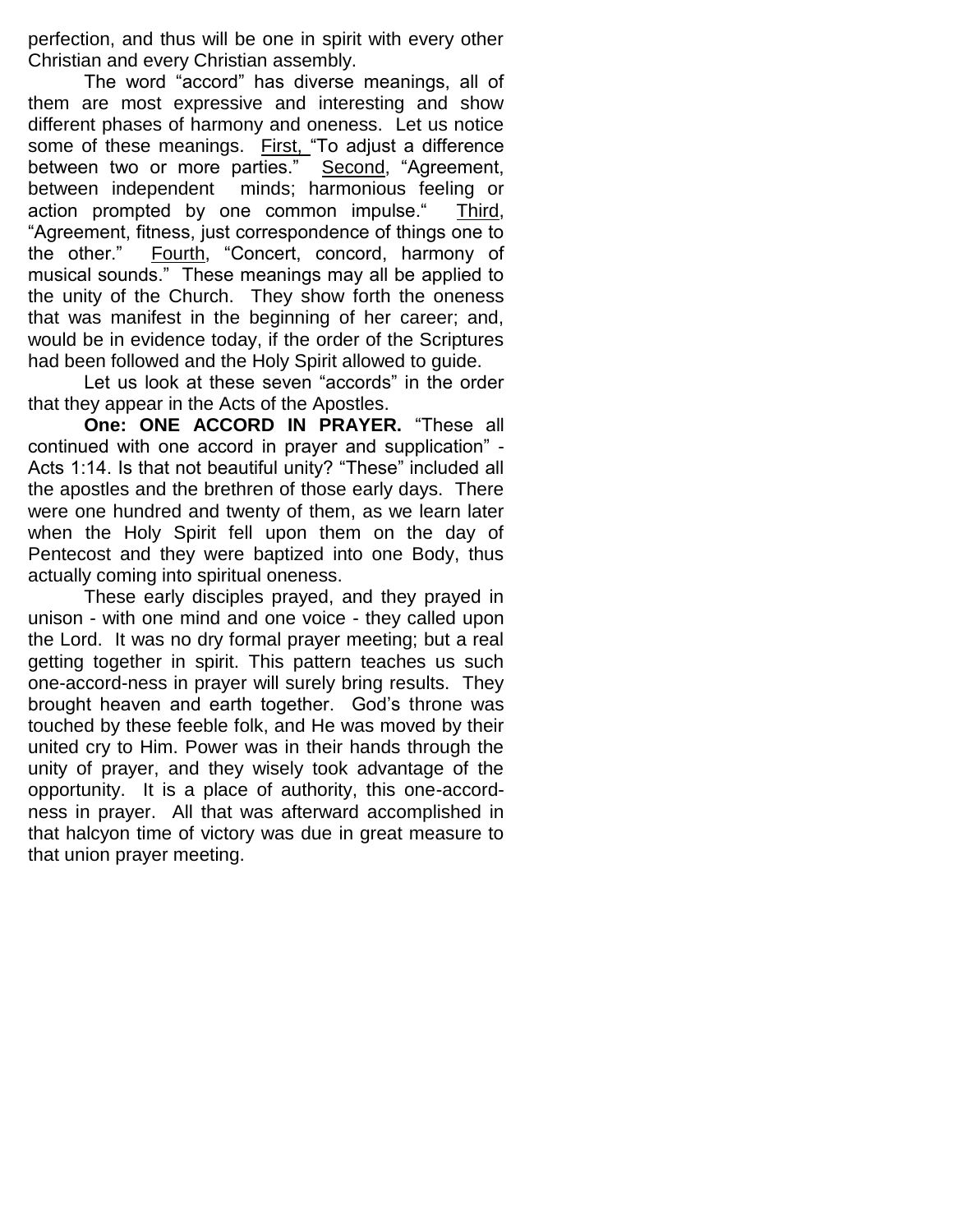**Two: ONE ACCORD IN ONE PLACE.** "And when the day of Pentecost was fully come, they were all with one accord in one place" - Acts 2:1. Emphasis is upon the one place and one purpose. The one-accord-ness of the disciples was manifested in the fact that they had one gathering center, and that they were all of one mind in the one place. They had one desire and one purpose for being gathered there. They were all waiting for the advent of the Holy Spirit. "The promise of the Father" was due to come upon them. They were all of one mind in expectancy. All were looking for Him, all in one place, all with one desire. Hence, none were disappointed. "There appeared unto them cloven tongues like as of fire….And they were all filled with the Holy Ghost, and began to speak with other tongues, as the Spirit gave them utterance."

**Three: ONE ACCORD IN CONSECRATION.**  "And they, continuing daily with one accord in the temple, and breaking bread from house to house, did eat their meat with gladness and singleness of heart" - Acts 2:46. It is astounding, this absolute devotedness to God, which the record proclaims. They sold all their possession and distributed the money among the poor. The oneness was not only spiritually defined and experienced, but it was practically demonstrated. They did not talk unity, but acted it. The power of the unseen eternal things swayed them. The coming kingdom and glory was so real to them, that they had no thought or desire for the things of the present kingdom or system of this world. It was wonderful! It is the only ideal condition of the kind that has ever been a success. It speaks of the unity of the people in heart and life. It is Divine unity, and cannot be imitated nor counterfeited. There is no substitute for the power of the Holy Spirit to gather the saints together and mold them into one-accord-ness. Note Acts 4:32.

Men have sought many times to bring to pass that ideal socialistic state which characterized those early days. Religious men as well as irreligious men have determined that they would follow and cause others to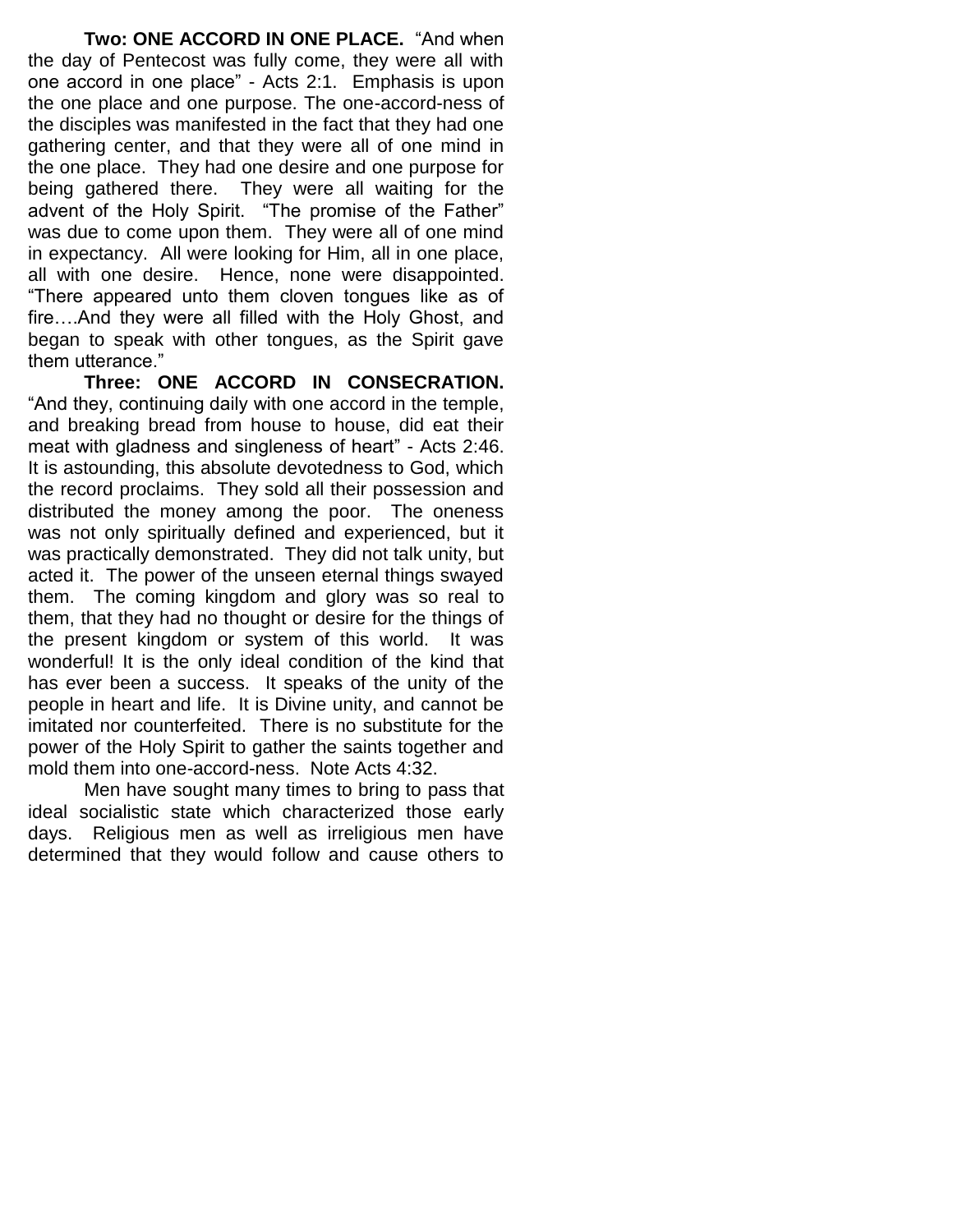follow the example of the unity, the social equality, and the all-things-common, which was the order evinced by those disciples; but they never have been successful. The leaders have simply been enriched at the expense of the others. Those who sold their goods and distributed to the needy were themselves needy in a short time. Inequality soon ruled instead of unity, strife and division quickly showed up; and the socialistic all-things-common condition departed. The thing has become a failure whenever mentioned. But the reason for the failure of these schemes was that they were the undertaking of men. God was not in their ordering. That ideal state will never be a reality again in the world until the Lord Jesus Christ is King. Then all people of God will again have all things in common. They will all "eat their meat with gladness and singleness of heart," and none will say that the things that belong to him are "his own." Unity will again be the order of the day. It will not only continue until the leaders have passed away; but for one thousand years, that ideal social community will continue on earth, while the Church will be in one accord in heaven. Their unity will be manifested in the glorious eternal conditions in Paradise above.

**Four: ONE ACCORD IN PRAISE AND WORSHIP.** "And when they heard that, they lifted up their voice to God with one accord" - Acts 4:24. This praise-meeting was held subsequent to the marvelous deliverance of several of the apostles from prison, where the religious leaders had put them because of the mighty conviction that had fallen upon the people after the lame man had been healed at the gate of the temple. Immediately upon their release, they sought the company of their own people whose joy was unbounded at the goodness of the Lord. This one-accord-ness in praise was not a dry formal affair, called for by the apostles because of the exigencies of the situation, as they are today. It was not worked up nor put on; but rather a spontaneous bursting forth of the thanksgiving that was filling the hearts of the people. His Presence was real.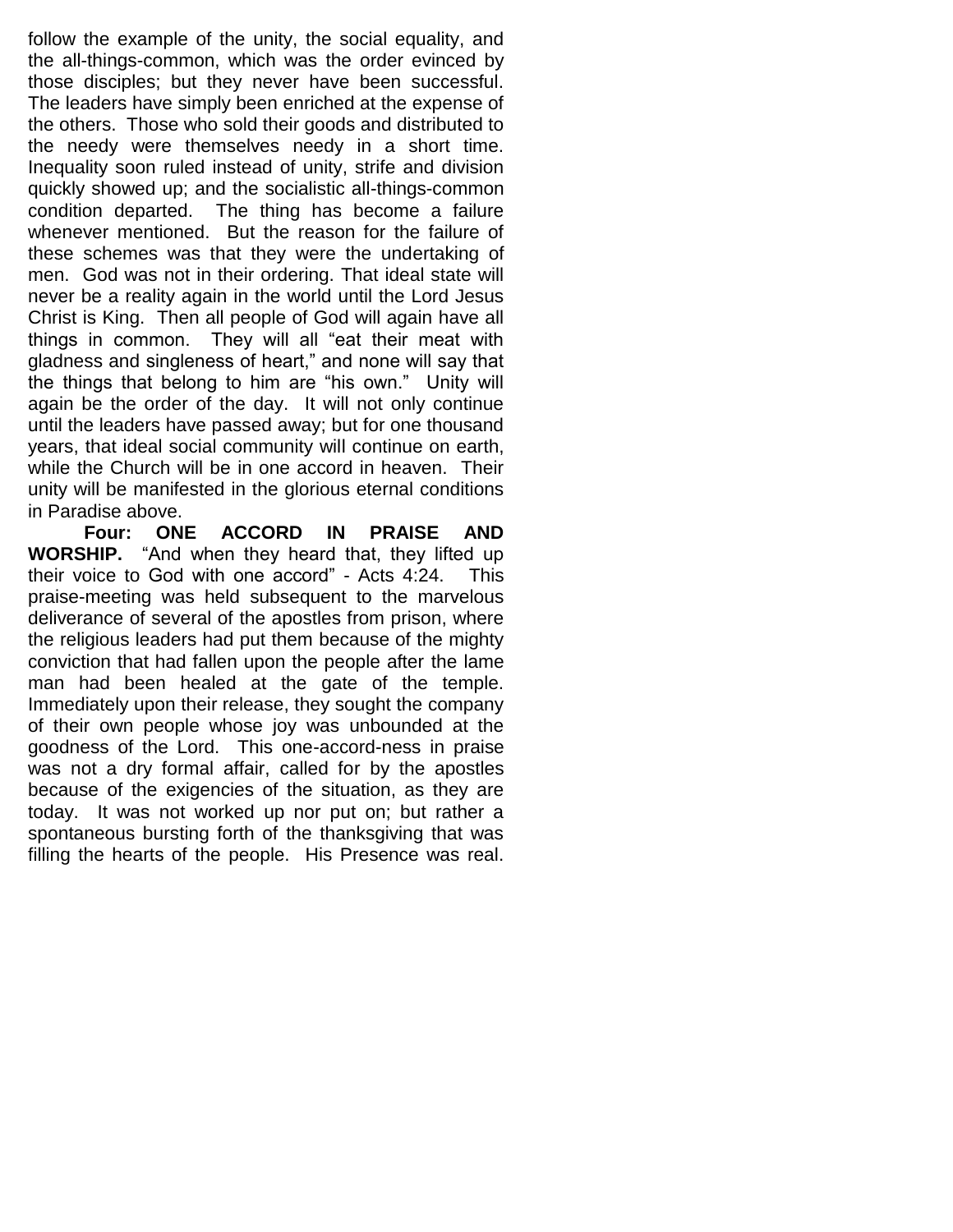His grace so marvelous, His protection so manifest in the deliverance of the apostles, that they were constrained to give vent to their overflowing hearts and praise their God and Father who had so openly demonstrated that he was with them and for them.

Such oneness of praise and gratitude is a mighty leverage with God. It moves Him to a greater display of His power in behalf of His saints, as witness the record here. "And when they had prayed, the place was shaken where they were assembled together; and they were all filled with the Holy Ghost, and they spake the Word of God with boldness." - Acts 4:31. Maybe if the saints had more of this unity in praise they would have more of such displays of His might. But the majority of Christians are afraid of the supernatural. They run away from the manifestation of signs and wonders. They do not expect God to show Himself in any visible manner with His people. They have become so accustomed to a form of religion that the real and manifest experiences which they had in the early days are strange and fearsome. The convictions which they bring are unwelcome. They desire to continue in their man-made religions; hence, turn away from reality and power. They talk about Pentecost, but, when it is really present, they call it wildfire and fanaticism. Every open display of God"s power is so termed in these evil days. Think what would happen if the Lord would shake some of these places today where so-called Christians are gathered. They would immediately become panic-stricken and run for their lives. They could not get away fast enough from the supernatural display. They know God so very little, they have no consciousness of His Presence. It is so different from those wonderful one-accord days of the beginning.

**Five: ONE ACCORD IN FAITH.** "And by the hands of the apostles were many signs and wonders wrought among the people: (and they were all in one accord in Solomon"s porch)" - Acts 5:12. Those signs and wonders by the apostles hands, were simply the manifestation of the unity among the believers, as the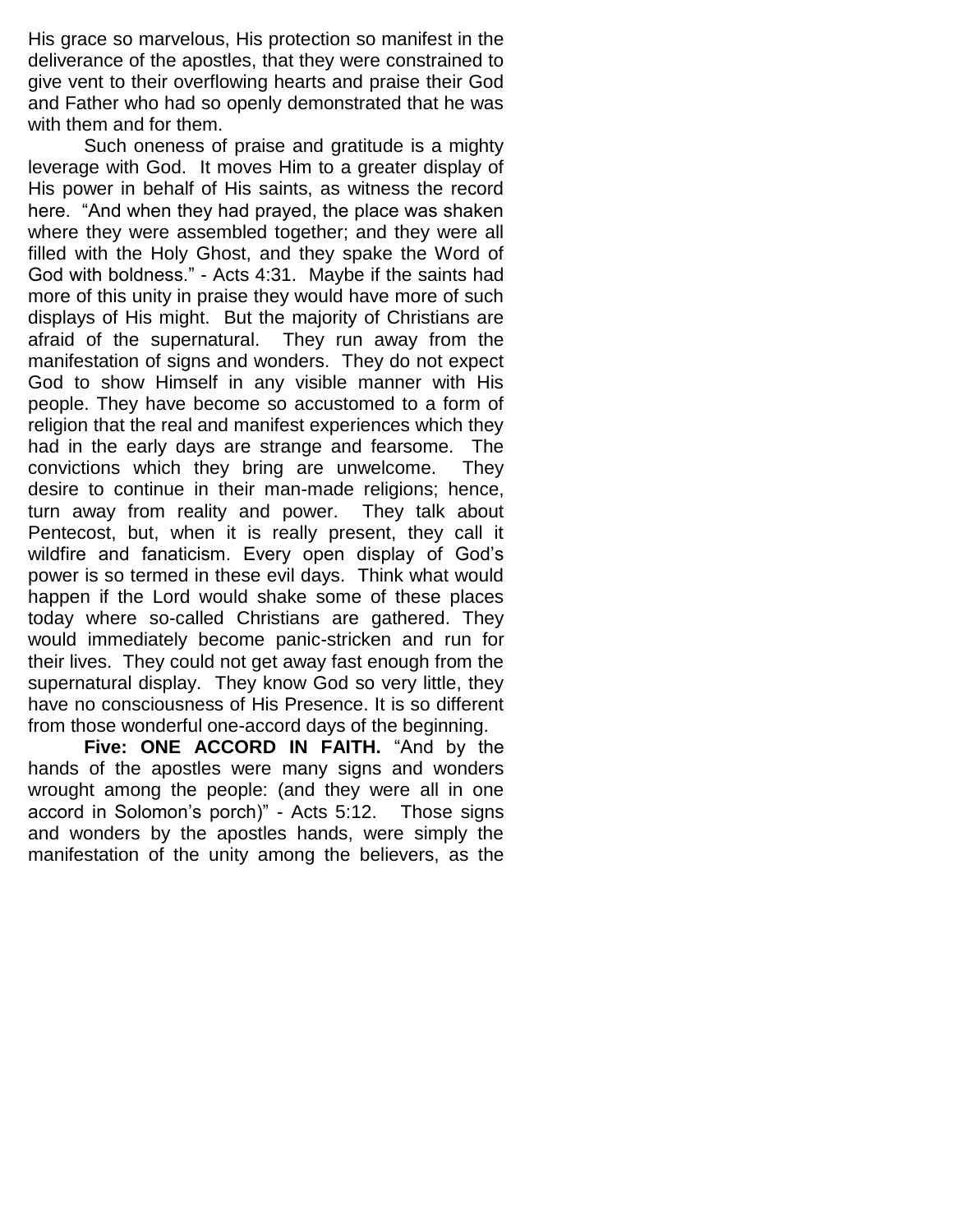Spirit clearly intimates. When the saints, even a small gathering, are in fellowship and harmony is ruling - signs and wonders are the order. It is easy to believe God when all are talking faith. What a mighty host the Church would be, what a front we would present to the enemy, if all were of one accord in any one place! We would make Satan flee; and humanity would be delivered from the shackles wherewith they have been bound these many years. But, confusion reigns instead. There is so little harmony exhibited; hence our prayers are hindered. We appear to have so little faith. There are few of the mighty miraculous signs of Pentecost in the Church of today. Those who trust God absolutely are in the minority, and are termed impractical and foolish. What will be the reckoning for such unbelief? They are losers now and will be for all eternity, because they do not believe Him and stand together in unity and harmony.

**Six: ONE ACCORD IN HEEDING THE WORD.**  "And the people with one accord gave heed unto those things which Philip spake, hearing and seeing the miracles which he did" - Acts 8:6. Was that not wonderful? Oh, for such a condition today! Oh, for such a city, where all are in one accord in respect to listening to the Word of God and heeding it. It is no marvel that there was a great revival there. Salvation from sin and sickness always follows attention to the Scriptures. Miracles abound in every such place. Satan is defeated when the people all together give heed to the Word of God. Nowadays the Word goes in one ear and out the other, as the saying goes. Inattention and shallowness abound! It is seldom that Christians are found in one accord listening to the Word. They prefer lighter religious fare. Illustrations, stories, and spectacular stunts draw the people; but seldom is the Scripture the moving power. It is not surprising that so few are saved or even convicted of their sins.. When the saints are in one accord to heed the Word, sinners are likewise moved to listen.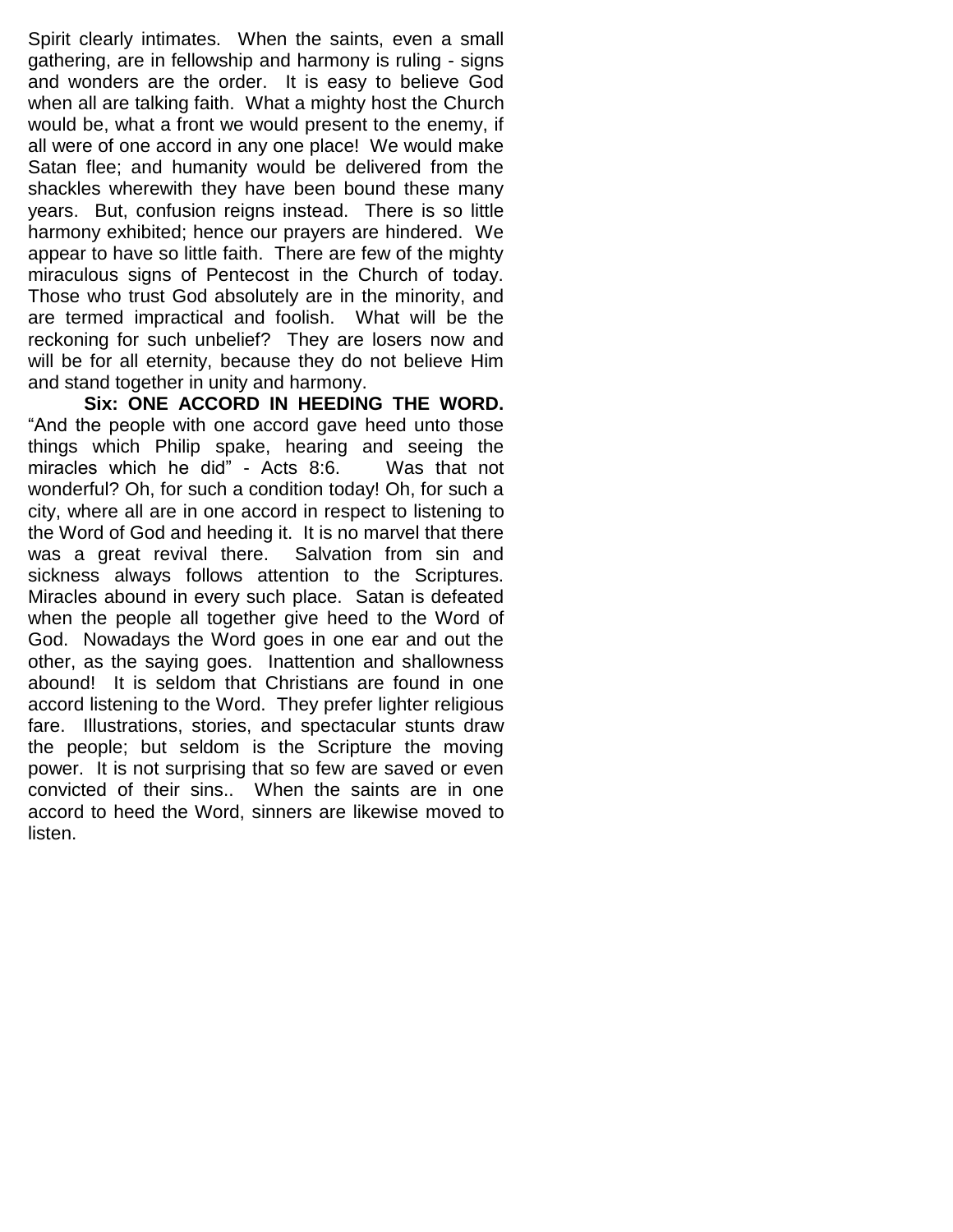**Seven: ONE ACCORD IN DECISION.** "It seemed good unto us, being assembled with one accord, to send chosen men unto you with our beloved Barnabas and Paul" - Acts 15:25. This is the seventh and last mention of the "one accord," as relating to the Church. It is truly significant that it is found in this chapter where we have the account of the first and only conference (as far as we know) of the leaders of the early Church. They were called together by the Holy Spirit. Paul writes later, relative to this conference, that he went up by Revelation - Galatians 2:1-2. This meeting together was to settle the important question of the way of salvation. The question of salvation was discussed from every point of view whether it was by law or grace, faith or works. It was a most momentous occasion, a purposeful divinely ordered gathering. The apostles as well as all the leaders of the Church were present, and they were in one accord in deciding that men were saved by faith in the grace of God. There was not one contrary voice. The verdict was unanimous. James, as well as Peter and John, leading apostles of the circumcision, with Paul and Barnabas, leaders among the Gentiles, all agreed as they signified with one consent, "But we believe that through the grace of the Lord Jesus Christ we shall be saved" - Acts 15:11.

There was unity at that conference and harmony prevailed. the fullest fellowship was enjoyed by the brethren of those early days. If brethren these days would heed and yield to the voice of Scripture, there would be some hope of unity. But men dare to raise their puny voice in denial of the grace way of salvation. Legality rules the day. It is the greatest hindrance to the one-accord-ness of the brethren, with the exception of organization, which divides brother from brother. How small they appear by the side of the Word of God. The Church cannot have even the semblance of Divine unity nor any true scriptural oneness, until they all agree upon the order for the Church - the pattern laid down in the Bible. God has not changed His plan, and never will. The Church must yield to Him, He will not yield to the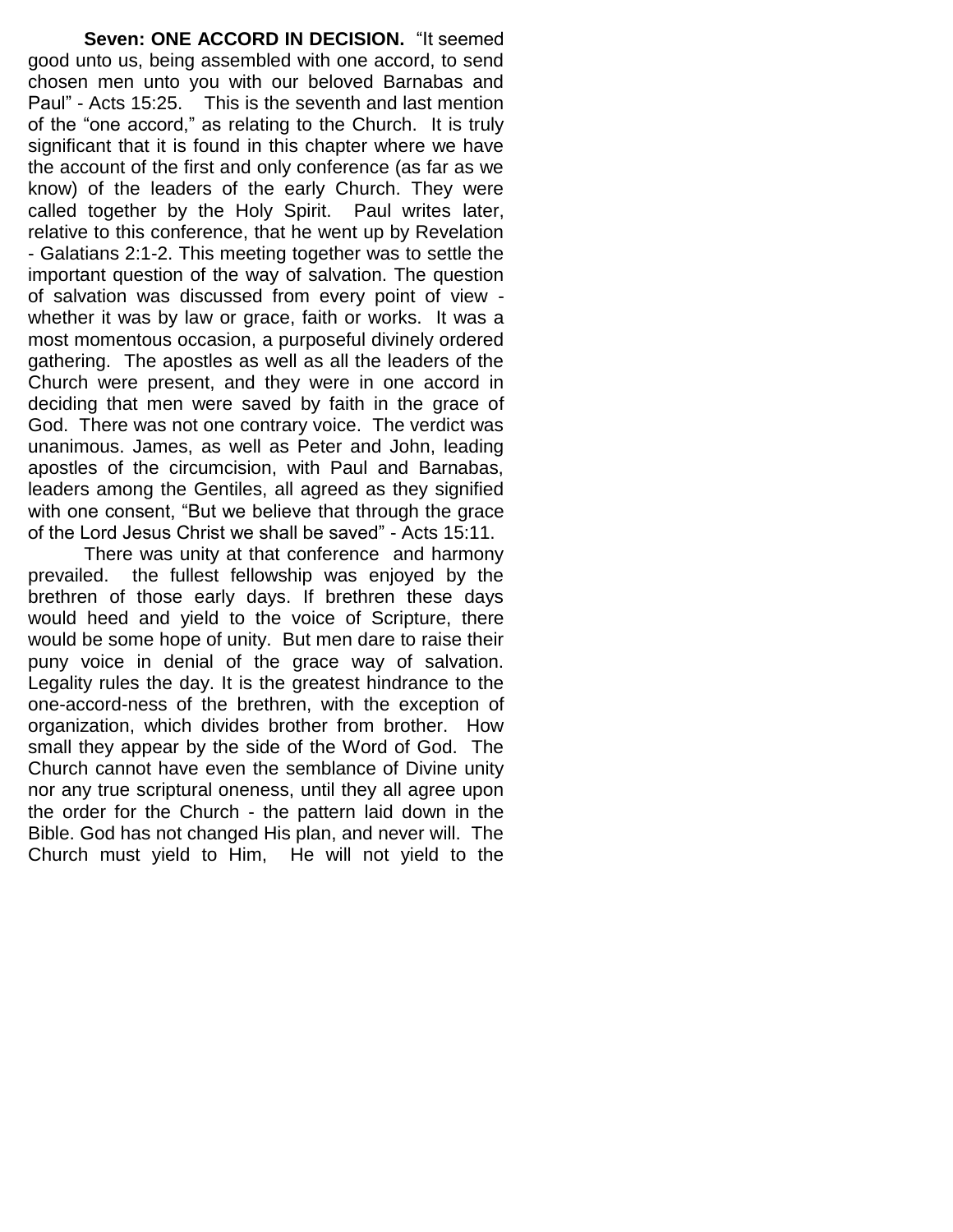Church. But they never will. It is too late to expect such a glorious consummation. The Scriptures do not harbor any such hope. The end of that which began fair and holy in that upper room, so divinely equipped on the day of Pentecost, though small and despised of men, has failed dismally. Jehovah will judge the departure from His ordained plan and purpose. He will burn the false system with fire - Rev. 18. But, out of all this pretense and ecclesiastical confusion, He is gathering His Church. This was His plan from the beginning. "Simeon hath declared how God at the first did visit the Gentiles, to take out of them a people for His Name" - Acts 15:14. He never expected to convert the world, or even one entire city. But, He will have a people in one accord. The true Church will soon be gone. They are waiting the summons, listening for the trumpet blast to call them Home. Unity will prevail in heaven, and afterward on earth also. Discord, strife and division will go with Satan's descent to hell. He is the author of confusion; but Jesus is the Author of peace and unity.

#### **THE EMBROIDERY WORK OF GOD**

My life is but a weaving, Between my God and me I do not choose the colors, He worketh steadily. Ofttimes he weaveth sorrow, And I in foolish pride Forget He sees the upper, And I the underside. Not "til the loom is silent And the shuttles cease to fly, Will God unroll the canvas And explain the reason why. The dark threads are as needful In the weaver"s skillful hand As the threads of gold and silver In the pattern He has planned. --Author Unknown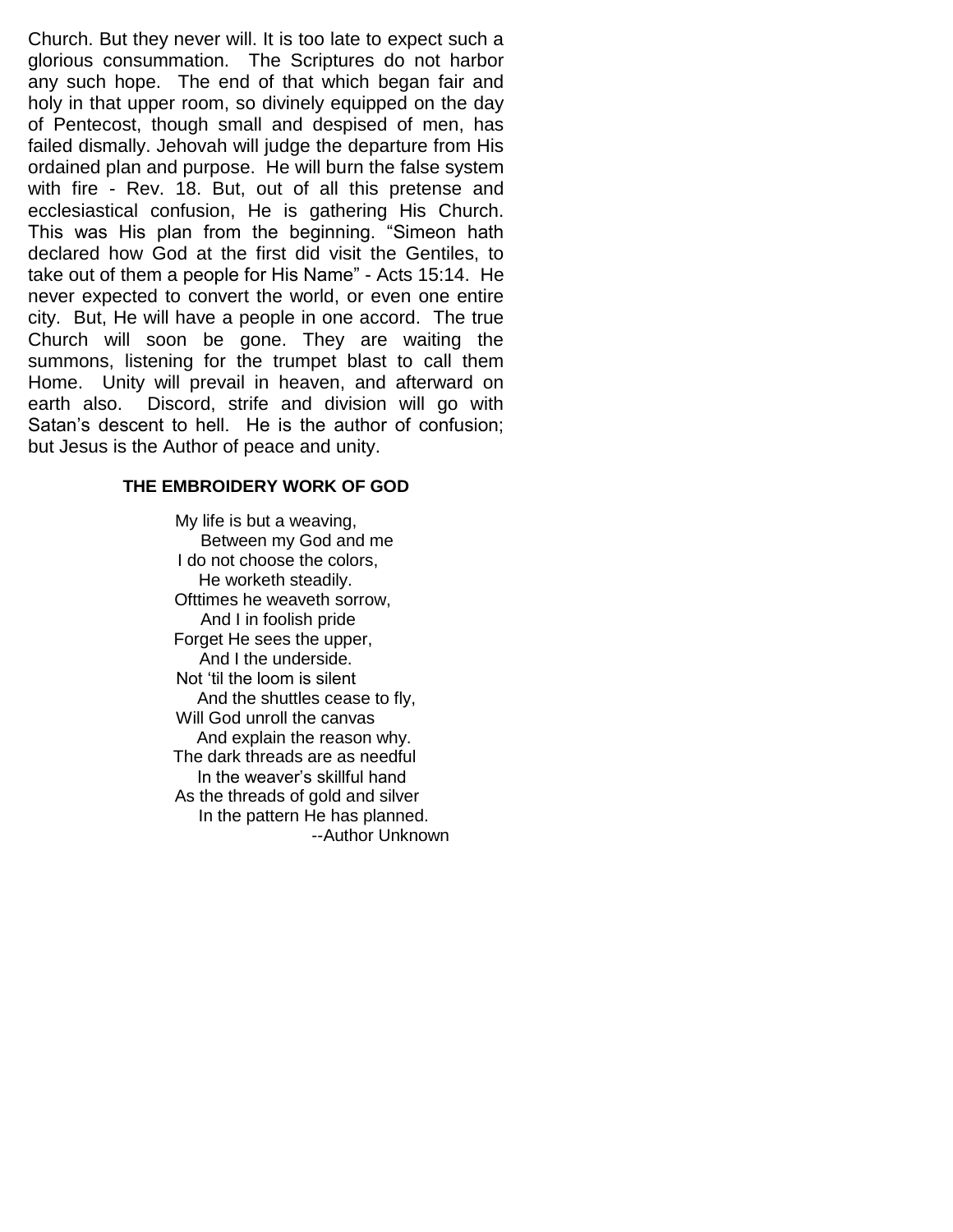### **GIVING THANKS ALWAYS**

#### *"Giving thanks always for all things unto God and the Father in the Name of our Lord Jesus Christ." - Ephesians 5:20.*

This well known verse is the prelude to the daily duties of the child of God, which are enumerated from Verse 21 onwards: a holy walk between husband and wife, between children and their parents, and between servants and masters. In this way it becomes clear that thankfulness is the foundation of a holy life, just as soldiers march in time to music, so ought our hearts to walk in holiness to the music of thankfulness.

Even if we cannot always thank the Lord in words, we can nevertheless always have thankful hearts. However, it is good to express our thankfulness in words -- yet words alone are questionable thanks if they are not accompanied by deeds of thankfulness. The best expression of thankfulness is obedience towards the Lord. The angels do not only praise the Lord but also obey Him and are always ready to move at His command. It says of them in Hebrews 1:7, "Who maketh His angels spirits, and His ministers a flame of fire."

Therefore when we fulfill a difficult duty or suffer and pray with suffering brethren it is good expression of thankfulness to our God.

-- U. Senn M.D.

*THE TWO PRAYERS Last night my boy confessed to me Some childish wrong And kneeling at my knee He prayed with tears; "Dear God, make me a man, Like Daddy--wise and strong; I know you can." Then while he slept I knelt beside his bed, Confessed my sins, And prayed with love-bowed head, "Oh God, make me a child Like my child here-- Pure, guileless, Trusting Thee with faith sincere." --Andrew Gillies*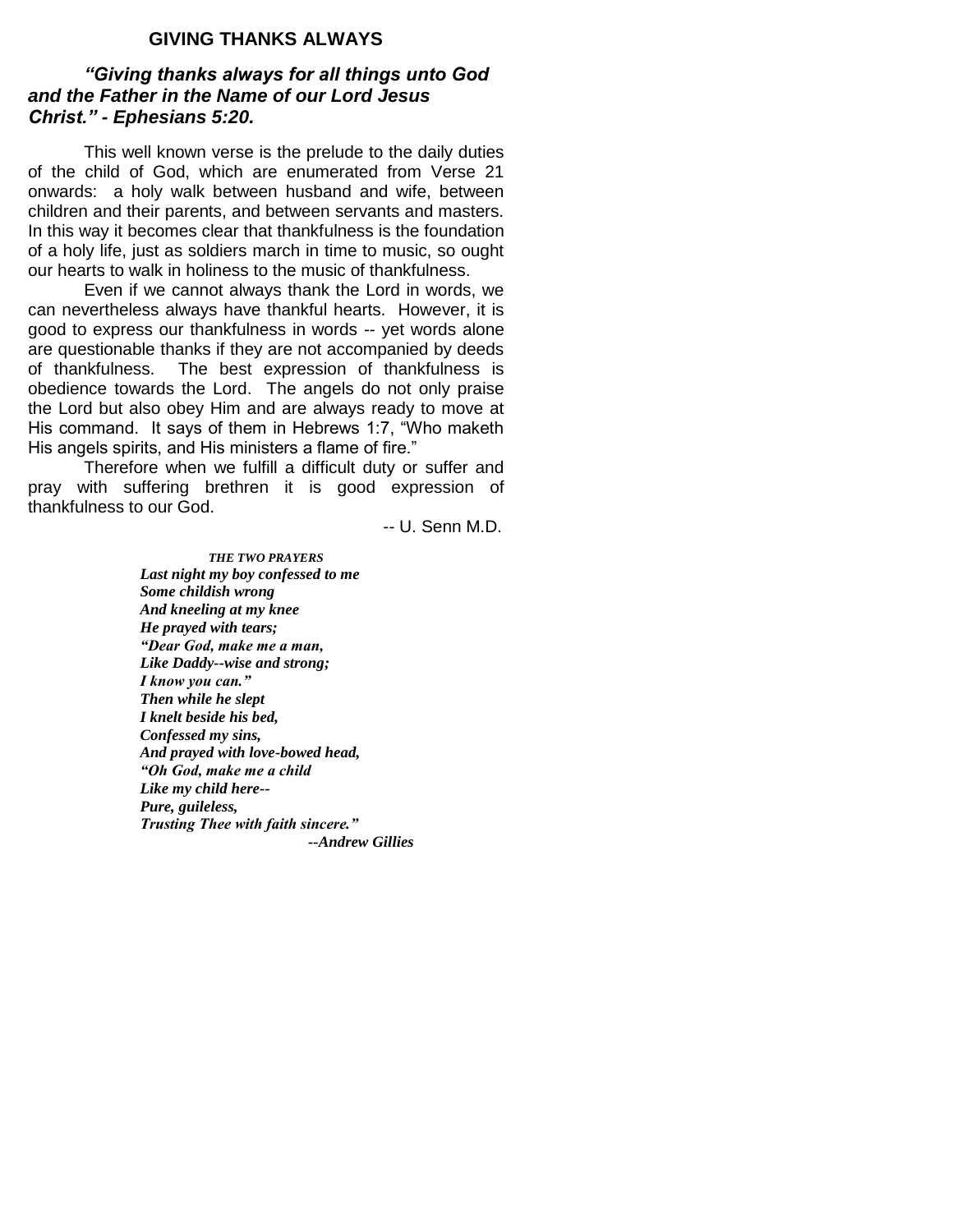

The preacher sought to find out acceptable words: and that which was written was upright, even words of truth. The words of the wise are as goads, and as nails fastened by the masters of assemblies, which are given from one shepherd. And further, by these, my son, be admonished: of making many books there is no end; and much study is a weariness of the flesh.

This is the season when many across this land and around the world are returning to various institutions of learning. Solomon tells us here that there is no end to the books or resources available but it is imperative that men realize not all these books will produce the desired results represented by the goads and nails. Not all knowledge will goad or prompt men to walk in godly paths. Nor will all teachings bring forth the security and steadfastness depicted by the nail.

The preacher exhorts: "by these," that is the aforementioned, words of truth, words of the wise, words from masters of assemblies, which emanate from One Shepherd, are we to be admonished.

Solomon, the preacher, knew whereof he spoke. He was the wisest of men, having received his wisdom directly from God. He also gave priority to "that which was written," a direct reference to the Word of God, and put a great premium on such wisdom, declaring: "Wisdom is the principal (first, in time, order, or rank; beginning, chief) thing; therefore get wisdom: and with all thy getting get understanding." Prov. 4:7 Proverbs 8:17 further announces the high priority we must give to such acceptable, upright words of wisdom. "I love them that love me; and those that seek me early shall find me." Wisdom and Jesus are exactly the same, according to this entire chapter. Thus Jesus does have a special love for those who are obsessed with wisdom and such love is reciprocated. We are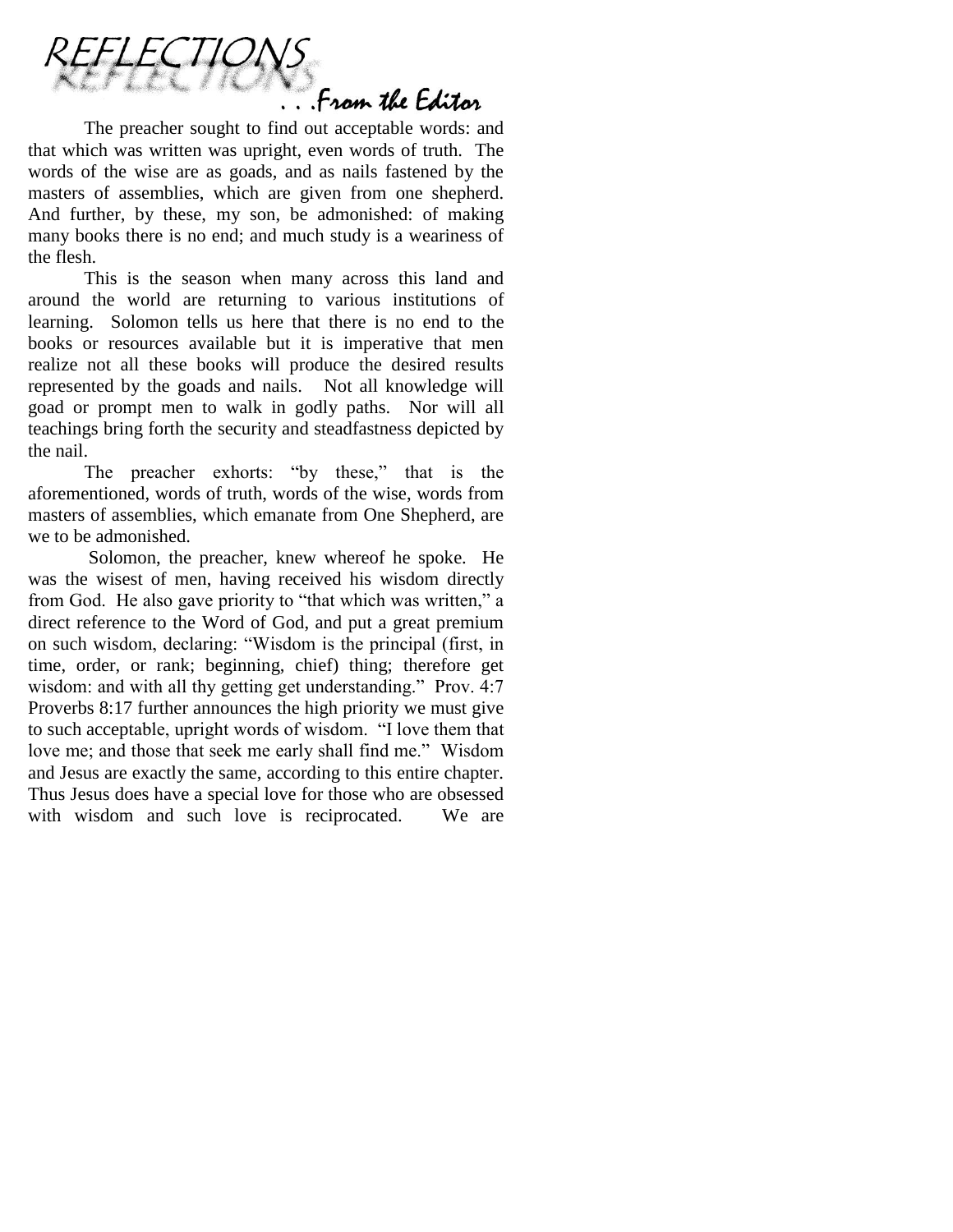admonished to seek Him early, that is, early in our lives, early in time of trial or need, early in the day.

Proverbs 2 also presents a beautiful outline for those who would truly seek wisdom. Verses 1-4 record desire: "My son, if thou wilt receive my words,…. if thou wilt receive my words, and hide my commandments……incline thine ear unto wisdom, and apply thine heart to understanding;…if thou criest after knowledge, and liftest up thy voice for understanding; If thou seekest her as silver, and searchest for her as for hid treasures;" The little oft repeated word "if" indicates that the pursuit of these words is completely left to our own choice.

Verse 5 guarantees the result of that pursuit: understanding the fear of the Lord, while verses 6-8 promise specific gifts of wisdom, knowledge, understanding, a buckler (shield) of protection, and preservation for his saints.

Verses 9-12 detail a number of great benefits afforded us by wisdom such as understanding (discerning) righteousness, judgment, equity, every good path, pleasantness to the soul, preservation, protection, deliverance from the evil man (defined V. 13-15) and the strange woman. (portrayed V. 17-19)

Finally, verses 20,21 present the goal of wisdom "that thou mayest walk in the way of good men" keep the paths of righteousness, and have a permanent place in the land of blessing.

All these blessings are tremendous examples of the effects, typified by the goads and nails, promised by Solomon"s true wisdom. GH.

#### **wwwwwwww**

#### **Bible School**

**Classes are scheduled to begin September 20, 2010 at our new location in Belton, Missouri. We would also announce that if you are unable to attend the classes in person, all of them are available on CD. Just write, call, or e-mail us and we will be glad to send as many as you may desire.**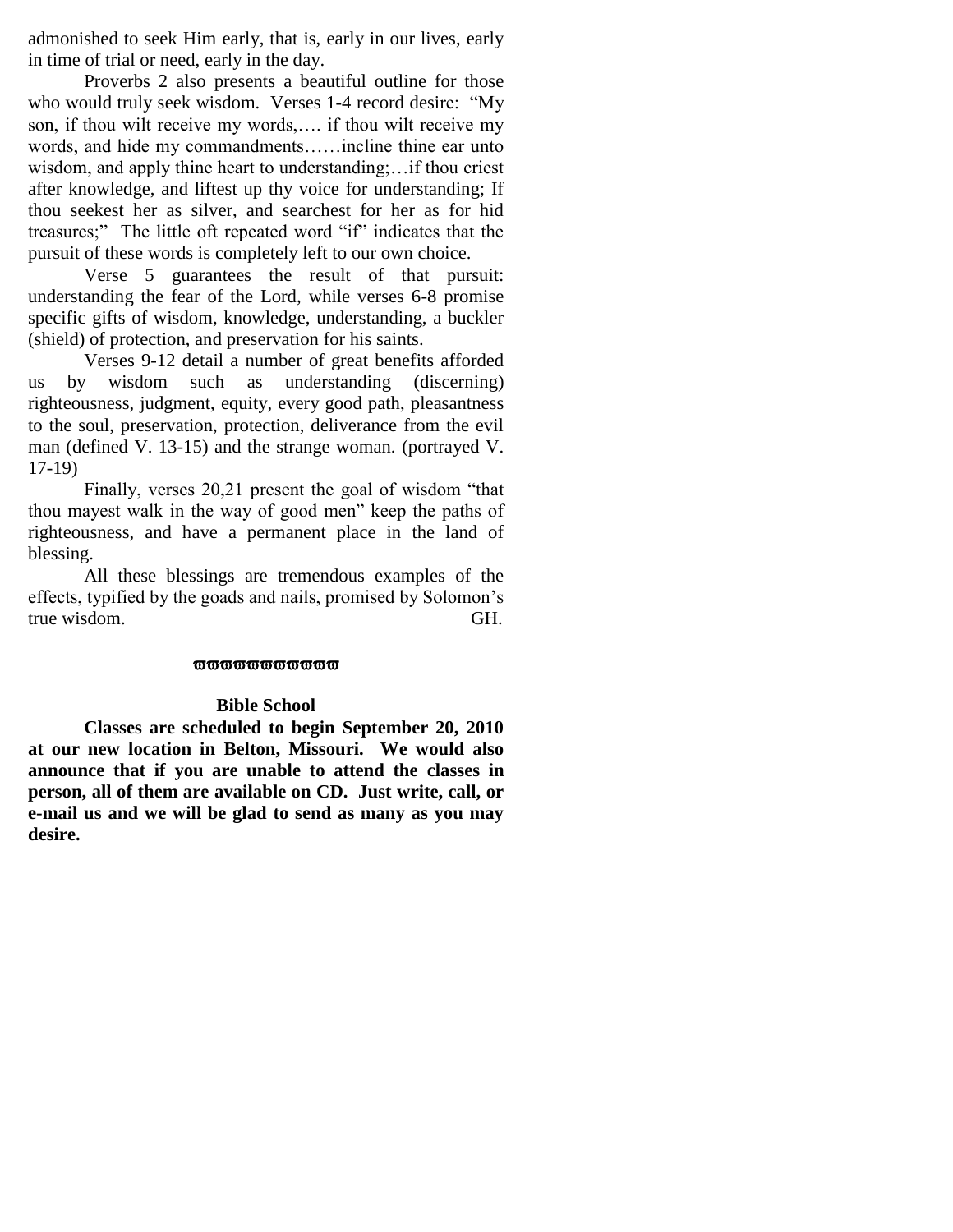#### **COMFORT ... IN TIMES OF SORROW**

Ruth E. Smith

"I would not have you to be ignorant, brethren, concerning them which are asleep, that ye sorrow not, even as others which have no hope." I Thessalonians 4:13.

Death comes to all of us because it is part of the life process, but it IS not the end of life! Jesus said, "Let not your heart be troubled: ye believe in God, believe also in me. In my Father's house are many mansions: if it were not so I would have told you. I go to prepare a place for you. And if I go and prepare a place for you, I will come again and receive you unto myself; that where I am, there ye may be also" (John 14.1-3).

Jesus' words bring such comfort and hope; why then, is there such misunderstanding and fear of death, even among Christians? Fear was not known until Adam and Eve disobeyed God; neither was death known. They came as a result of their disobedience to God's command: "the tree of the knowledge of good and evil, thou shalt not eat of it: for in the day that thou eatest thereof thou shalt surely die." (Genesis 2:17)

Jesus' death and resurrection took the sting out of death, even as the Apostle Paul states: "O death, where is thy sting? O grave, where is thy victory? The sting of death is sin; and the strength of sin is the law. But thanks be to God, which giveth us the victory through our Lord Jesus Christ" (II Cor.15:55-57). The latter part of verse 54 reads, "Death is swallowed up in victory," or utterly vanquished forever!

God does not intend for any of the natural processes to be terrible experiences. He is a God of love and everything He does reflects HIS love. Before we came out of the womb and into this world, we were unborn babies. Also, in going from this world, by death, into another world, we are as unborn babies, so far as the next life is concerned. A baby, not yet born, still tucked under his mother's heart, might say, "This is a warm place. I'm taken care of. I feel secure. I like it and want to stay." The natural birth process replies, "You cannot stay here, you are going out of this world into another." That baby would look upon the process birth as if it were death, since it would be the end of its previous state. He could very well say, "I don't want to die; 1 understand the way of existence here."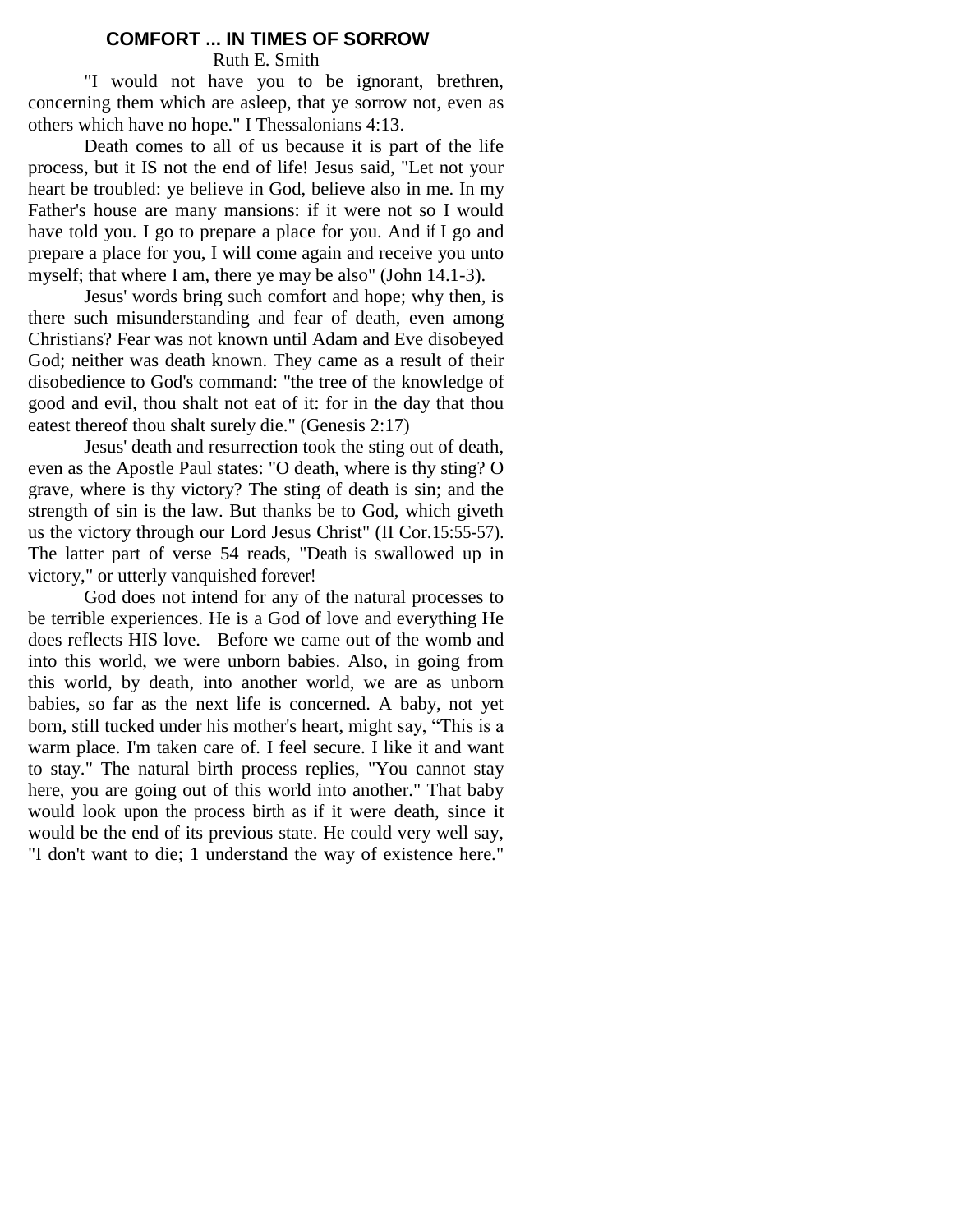What to us is a birth; to that baby may seem like death. But the day comes when he does die to that life, and is born into this present one. What happens to him? The newborn IS cradled in loving arms. Soft hands hold him gently. A kind face looks down upon him, and he loves that face. Everyone who comes near him, ooh's and aah's. He is king of the world he surveys. As he grows, he finds that life is good. He has some hardships and disappointments, that's for sure, but they toughen his fiber. He learns the meaning of love; hopefully, he will love God and people will love him. His life cycle comes to a close eventually and the doctor may have to tell him, "You are going to die." He protests, "1 don"t want to die. I love this world. I enjoy feeling the warm sun on my face and the cool rain also. I like my life. I want to continue looking at the faces of my loved ones. I know I have lived a long time, but I don't want to die."

But he does die to this world and is born into the next life. The person who has faith in Christ; though he dies physically, will awaken to find himself young again. Loving faces will greet him. Loving hands will touch him. More beautiful sunlight than he has ever seen on earth beams fully upon his face. Sweeter music than he has ever heard will flow through his whole being. He will say to himself, "Why was I so afraid of this which is called 'death' when, as I know now, is life?" He will know the meaning of Jesus' words in Revelation: "Fear not; I am the first and the last: I am He that liveth, and was dead; and, behold, I am alive for evermore, Amen; and have the keys of hell and death." (1:17-18) So when our mission is completed, our spirits which came from God will return to God.

On the other side of the picture, there are those who reject Jesus Christ, as Savior. The foregoing thoughts concerning their coming into the world can be applied to the sinner as well as the believer. However, the unbeliever's exit from this life and entrance into the next, is not one of smiling faces, joyful greetings and joy forever more. He chose his future home while in his sojourn on earth. Also, we know that not all babies are welcomed into loving arms and caring parents; but instead, may find an early death in a trash can, or they may be mistreated for a life time. This harsh treatment is but a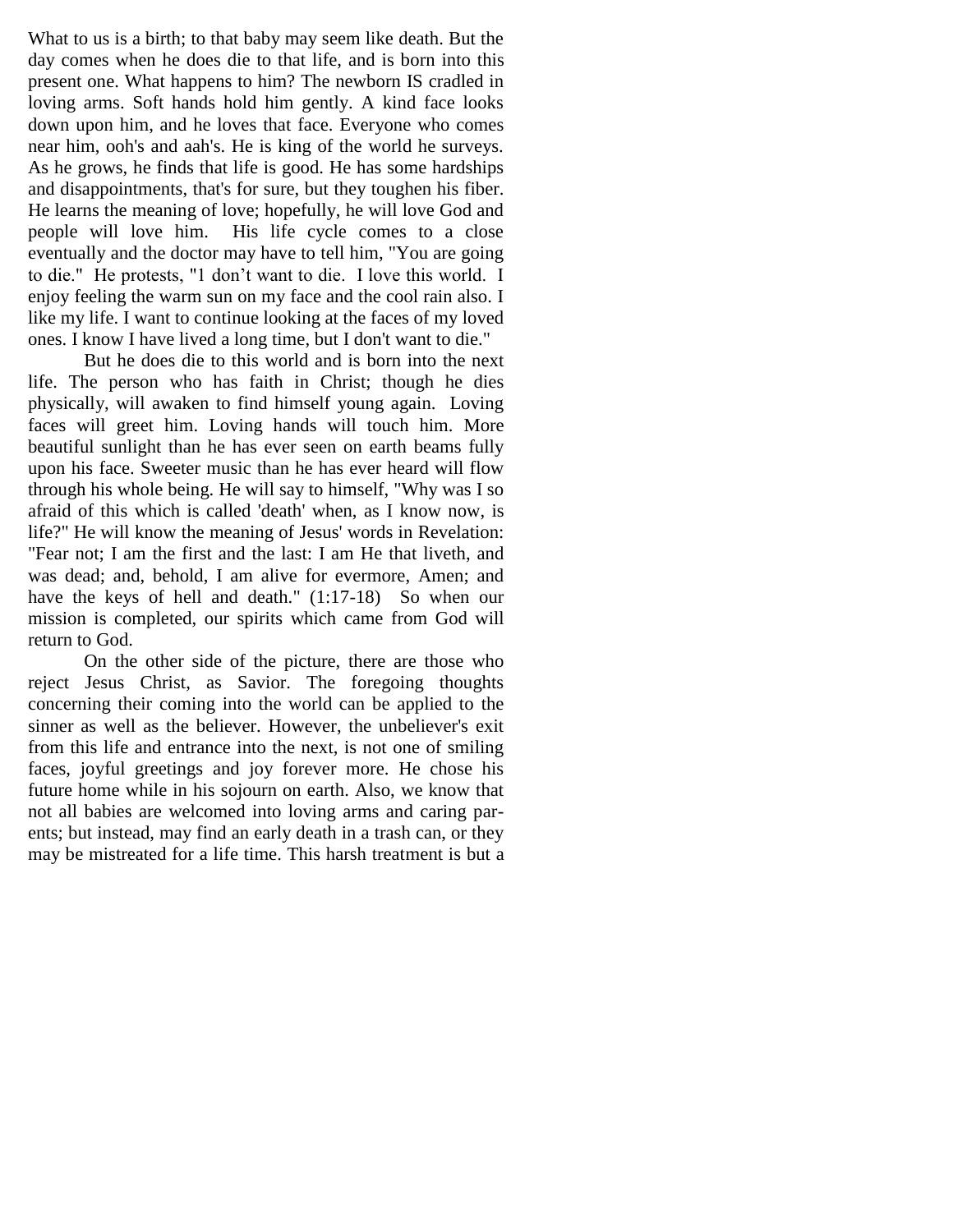small sample of what the Christ rejecter will experience for eternity. (Luke 16:19-31)

I would like to insert a happy note concerning the millions of abortions which take place each year and of the many abused infants who die. They go home to be with their Creator, forever to be loved. Heaven is a happy place and children will be forever praising Him (II Samuel 12:23). Nothing is wasted as far as God is concerned. We read in Psalm 76: 10: "Surely the wrath of men shall praise Thee: the remainder of wrath shalt Thou restrain." Although wicked men and women are causing the death of millions of infants, yet these same infants will inhabit heaven and bring glory to God; and who knows what suffering in their natural life they may have been saved from?

My aim in this article is not only to show the other side of death, but to put us at ease, so that we may help others through their times of sorrow. Anyone who is terminally ill knows, without being told, that he is going to die; therefore, it is a subject of great importance, but very few people want to listen. Most often, the subject is changed and the issue evaded.

If we are getting ready to go on a trip, there are certain things we need to finish before going. There are definite plans to be made, and inquiries about the places we will visit, etc. It is the same with those who know they are dying. They have business here they may want to finish with family and friends. They want to know more about the land where they are going, and perhaps even about the transportation to that land (Revelation 21 & 22; Psalm 23:4-6).

The big question is, How do we deal with the survivors of the departed loved one? The inclination of most people is to send a sympathy card and then avoid the persons, mainly because they do not know what to say or how to act. If all our friends took this approach, how horrible for the grieving person! One need not say much. A "I'm truly sorry" will mean a lot, along with a hug, a touch, but most of all, genuine concern for their welfare.

We may want to go further and ask, "How are you doing? Is there some way I can help?" Then name some obvious things that need doing and let them choose. Don't push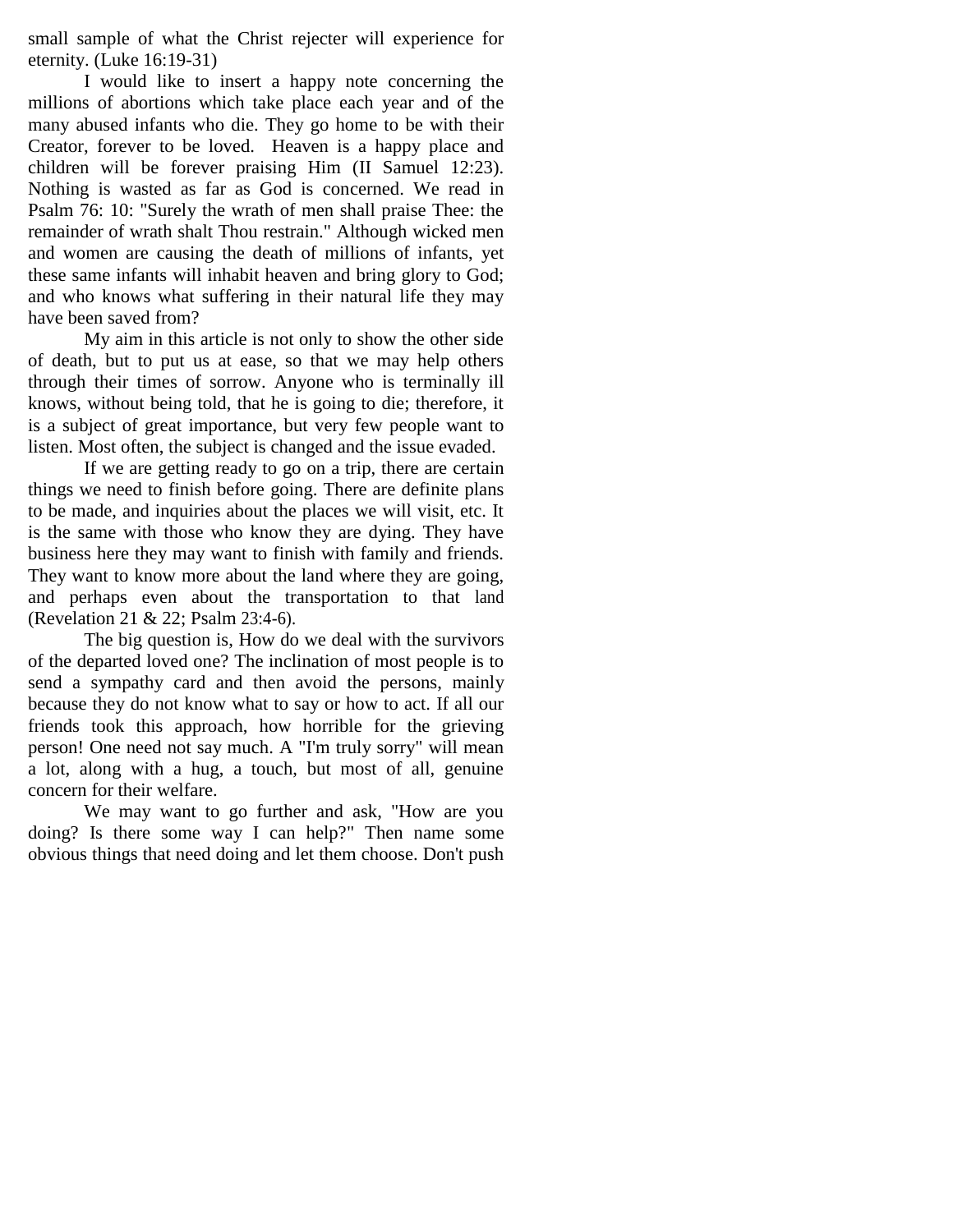yourself on the grieving ones, but let them know that you are available any time they need help. Help comes in many sizes and shapes. It may be to talk, or to take a walk. At times, words are not even necessary. The sorrowing one can draw strength from the loving presence of a companion.

Some other things that are important to know are that grief manifests itself in many ways. Oftentimes, anger and hostility are present. The bereaved may be angry with the one who has died because he is left alone. There may be anger directed towards God for allowing the loved one to be taken, even if the one who died was almost 90 or 100. The anger may be directed toward a doctor, or family, friends, or even at themselves. Those sorrowing may go the route of denial and refuse to accept the fact of the loved one's death. All people experience shock, especially at a sudden death. Numbness sets in for a period of time, perhaps four to six weeks, before the reality of the loss hits them and the grief process begins.

It often happens, when most people think that the bereaved should be getting over the worst part of the loss, they cease to call, or visit, or include them in activities. In reality, this may be the worst time in their grieving. They may be in deep depression. There are several levels of depression, and all of us have experienced depression to one degree or another. It is a feeling of helplessness or hopelessness. We can be of great help to one who is grieving at this time. Try to encourage them in little thoughtful ways -- take a favorite food, or take them out for a meal, a ride, a walk. Encourage, but don't push. Don't give advice, and above all, don't make statements as, "Oh, you'll get over it. You'll find someone else and remarry." At that time, such a thing is most unthinkable and disgusting. We should never say to a couple who has lost a child, "You can always have another one to replace this child." No one can ever be replaced. We are all different, and usually a parent feels that some how they were not a good parent, or their child would not have died.

The statements may be true, but the timing is bad. Quite often, widows or widowers will remarry. Grieving parents may have another child. Our loved ones will die, but the love we shared with them will never die. Why? Because they left an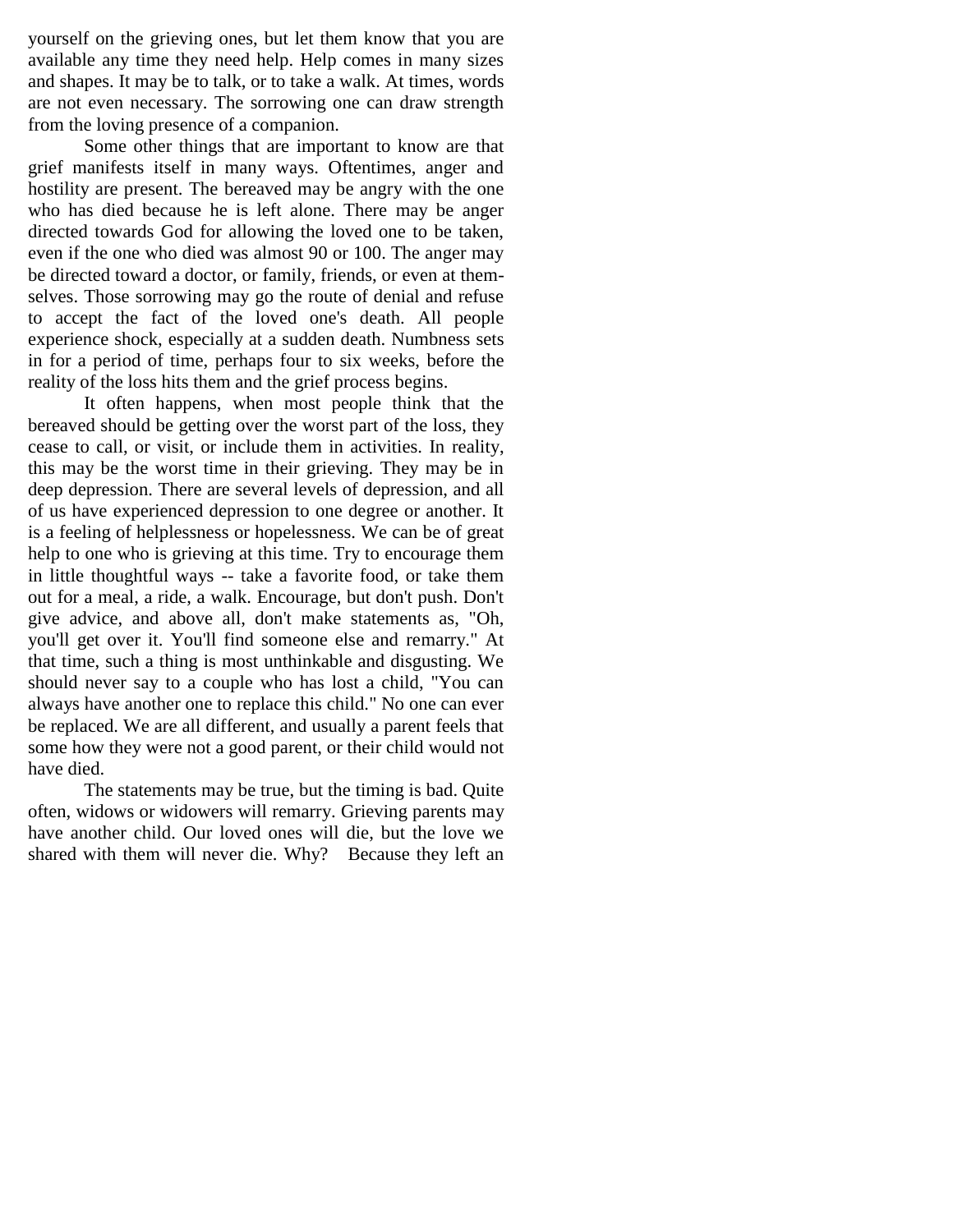impact on our lives. We are not the same as we were before we met them. My husband and I have lived together for 33 years. His love and tenderness have helped to mellow me. His strengths and weaknesses have also helped to build other vital qualities in me. If he should die, those things are an integral part of me forever.

The same is true of children and parents. They all affect our lives, and some things never die. "For none of us liveth to himself, and no man dieth to himself." (Romans 14:7) If we focus on the joy these loved ones brought to us and the time we had to enjoy them, we will be grateful. If we focus instead on the amount of time we think we should have had with them, we will probably become bitter and depressed. Last, but not least, tears and crying are an important part of the healing process. Sometimes, we try to be brave and strong and withhold tears. This is especially true of men, but tears release tension. We are told that if a person refuses to cry, the acids brought about by the pressure and tension of the grief, or anxiety, will cause ulcers. The tears will relieve this situation.

Remember that Jesus wept at the death of His beloved friend, Lazarus. (John 11:35)

#### **LET ME LOVE**

*Love that brings a warmth and softness to the heart, And a quiet spirit and a gentle peace, A sweetness that sets the one beloved apart, And grants to each in turn a calm release. A love like this that brings its own reward, Is a gift from God that mortals may receive. Let none refuse this grace, nor disregard Its wonder-and the Holy Spirit grieve. So, let me gather a sweet child in my arms, Firmly clasp the hand of a lonely friend; Let me speak the word that a sad heart warms And comfort to the weary traveler lend: Let me be a friend and to all a good neighbor: On the work of the Lord bestow more abundant labor. - Ruby Lain Tow*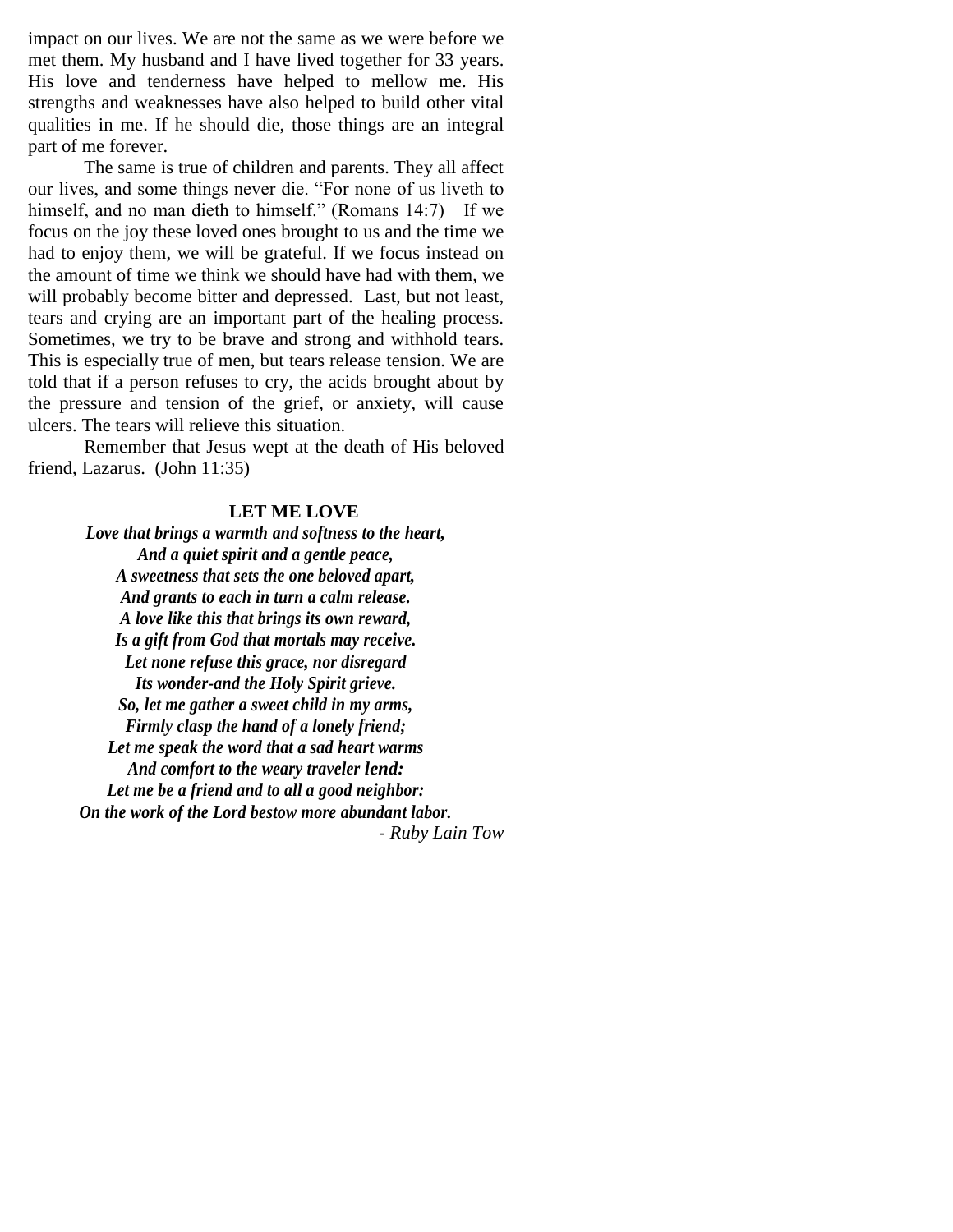PAUL'S GOSPEL

# IN THE SONG OF SOLOMON

# **THE ESPOUSAL 3:1-11**

**3:1-2. "By night on my bed I sought Him whom my soul loveth: I sought Him, but I found Him not. I will rise now, and go about the city in the streets, and in the broadways I will seek Him whom my soul loveth: I sought Him, but I found Him not."**

This shows one who had been taking it easy. The "bed" speaks of ease and comfort, and "night" speaks of sorrow and separation from the Lord. She found that she had lost communion with Him again. Once before there was a lapse, in chapter one, where she was occupied with service through which she lost sweet fellowship and communion with the Lord. Now again, because of her indifference to the Holy Spirit's revealing power and truth, she has lost fellowship with Him. She feels the loss now and begins looking for Him.

3:3-4 "The watchmen that go about the city found me: to whom I said, Saw ye Him whom my soul loveth? It was but a little that I passed from them, but I found Him whom my soul loveth. I held Him, and would not let Him go, until I had brought Him into my mother"s house and into the chamber of her that conceived me." The Holy Spirit is God"s Agent, not only in the conviction of sinners in their need of a Savior, but also in stirring up the saints and drawing them away from the flesh and the world unto Christ. As Eliezer, the servant of Abraham, went searching for a bride for Isaac, so the Holy Spirit is searching among believers today for one who has an ear for His voice, that He might reveal more of the truth concerning Christ to that one.

The one who is aroused from sleep, even inquires of the watchmen (ministers) if they can tell her where she can find her Beloved. She continues her search until she finds Him. She brings Him into the house of Mother Grace. That is the only basis upon which she can have fellowship with Him.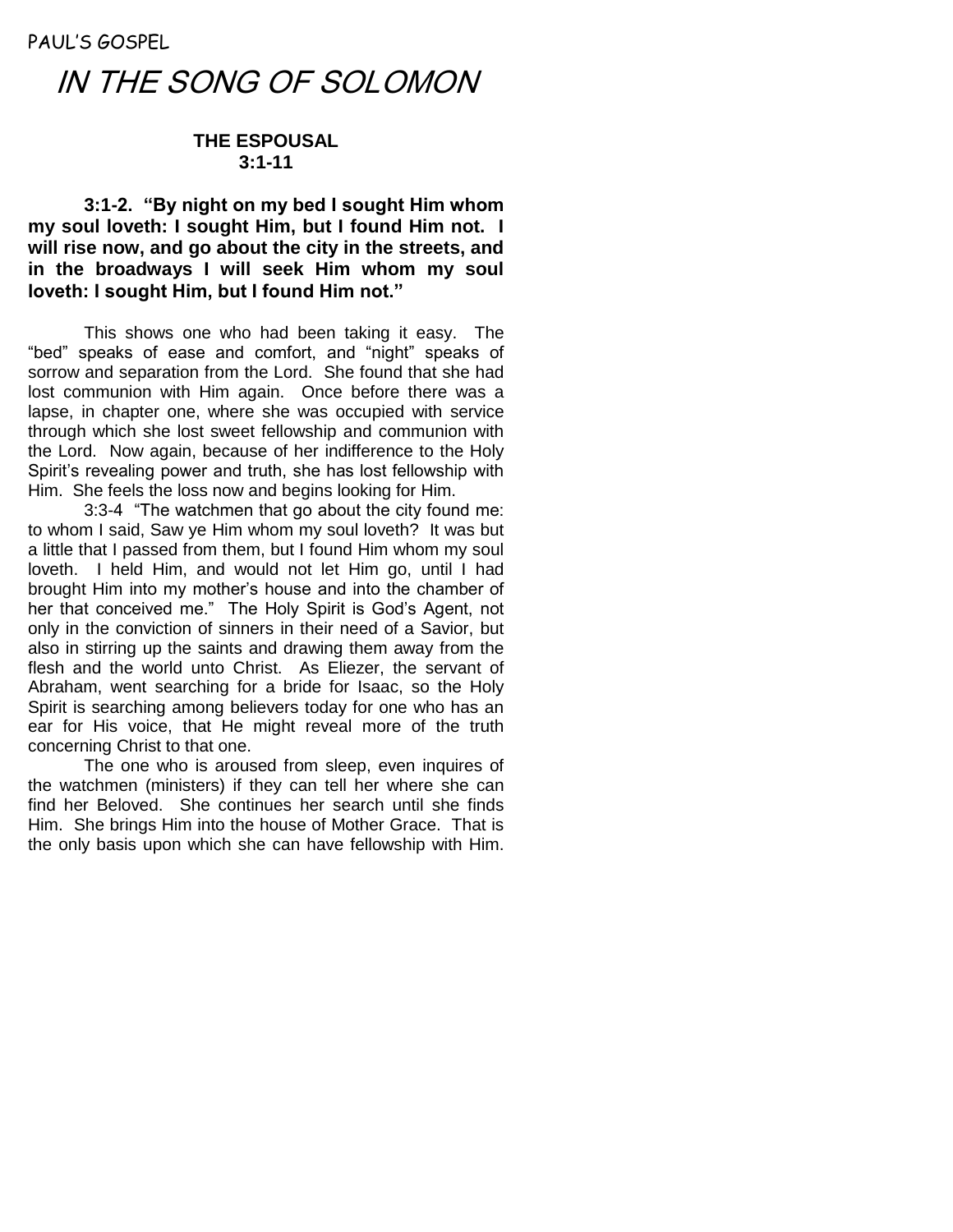Sarah is a figure of the covenant of Grace and of Jerusalem above "which is the mother of us all" - Galatians 4:26.

In Titus 2:11-13, we have a most precious lesson which Mother Grace teaches us: "For the grace that bringeth salvation hath appeared to all men, teaching us that, denying ungodliness and worldly lusts, we should live soberly, righteously, and Godly in this present world, looking for that blessed hope, and the glorious appearing of the great God and our Savior Jesus Christ." Grace does not allow us to be lax in our walk, but she surely teaches us to walk in a wholly separated way. Unless we judge our flesh and walk in a holy manner in this world, we will miss this wonderful Prize that is set before us, and will not be chosen as a member of the Bride of Christ. That one will be a holy person, one who walks Godly in this world, one who really is transformed into the image of God"s Son. That is the purpose of the Holy Spirit in our lives, to lead us into a separated walk. He reveals Christ in us, and there is no place for worldly lusts in this training that we receive from Mother Grace.

While this woman is in fellowship with her Beloved, she learns the truth that is taught in II Corinthians -- the book of worship, the book of priestly ministry. The first five chapters teach us the marvelous results of Christ having offered Himself on the Cross.

II Corinthians One. This chapter sets forth the BURNT OFFERING aspect of Christ"s redemption, which speaks of Christ as completely devoted to do His Father"s will even unto death. He was both able and wiling to make atonement for those who were neither able not willing to do the will of God.

II Corinthians Two. The PEACE OFFERING phase of redemption is shown here. Christ has brought God and man together through His sacrifice. He has make peace by "the blood of the Cross," and has reconciled us unto God. Our fellowship with God and our fellowship with one another depends upon the reconciliation which Christ has made. Only as we walk in the Spirit, can we maintain this sweet relationship with God and with other believers.

II Corinthians Three. This shows Christ as the MEAT (MEAL) OFFERING. As a man, Christ lived under the law and was tested by the law. He was proven to be perfect in all His ways, which is symbolized by the fine flour of the meal offering. Only a handful of the meal offering, with oil and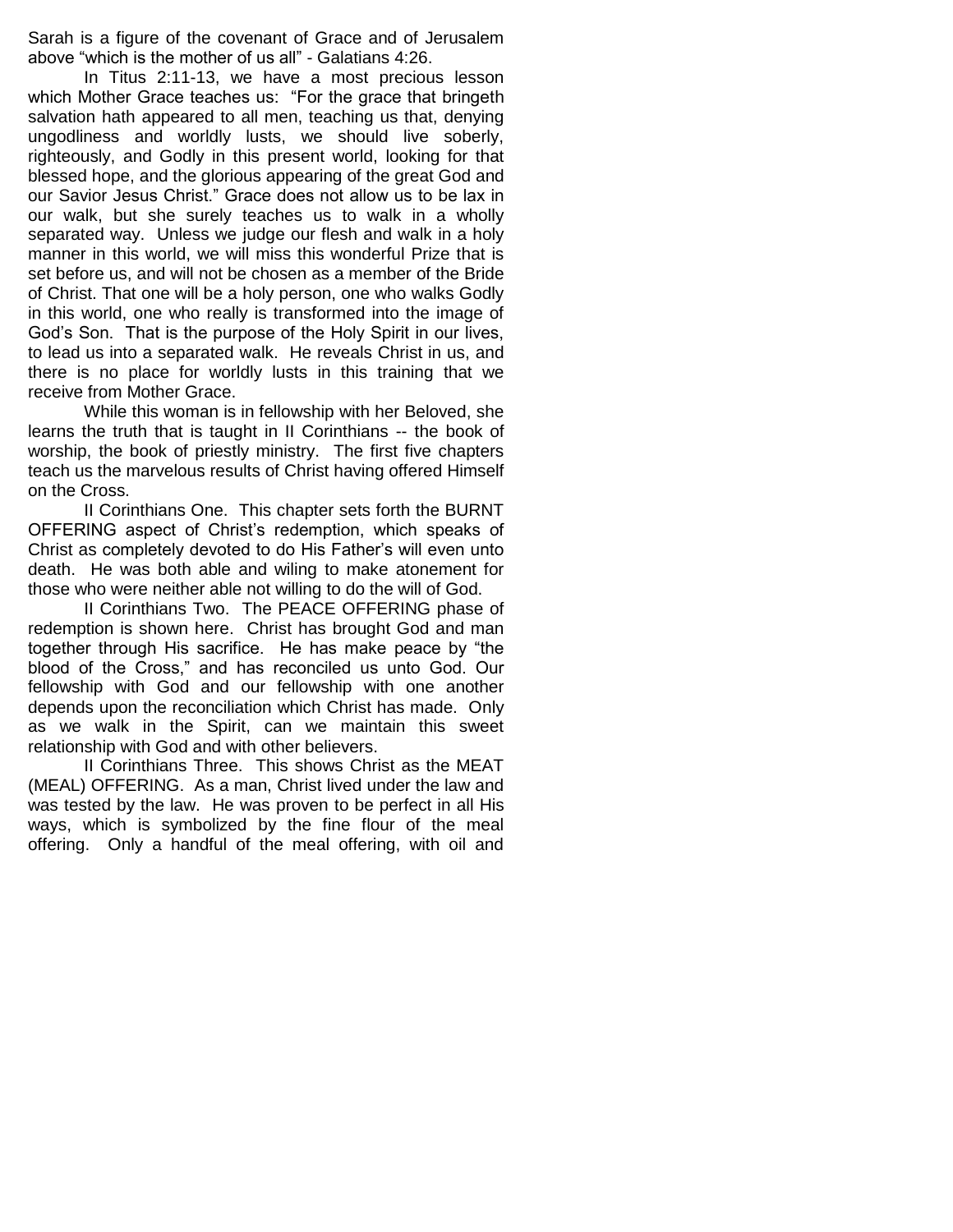frankincense, was burnt upon the altar of burnt offering. "And when any will offer a meat (meal) offering unto the Lord, his offering shall be of fine flour; and he shall pour oil upon it, and put frankincense thereon. And he shall bring it to Aaron"s sons the priests: and he shall take thereout his handful of the flour thereof, and of the oil thereof, with all the frankincense thereof; and the priest shall burn the memorial of it upon the altar, to be an offering made by fire, of a sweet savor unto the Lord" - Leviticus 2:1-2. The result to us of this offering is that the law of commandments was done away in Christ and that the law of love is now written in our hearts through the ministry of the New Testament or the Gospel of the Grace of God. This chapter shows the contrast between law and grace. It shows the greater privilege which we have under the New Covenant. The righteousness of the law is "fulfilled in us, who walk not after the flesh, but after the Spirit" - Romans 8:4. We are changed from "glory to glory" into the image of Christ, as we continually behold Him and what we are in Him.

II Corinthians Four. Here we have the TRESPASS OFFERING aspect. Compensation is the chief thought in this offering, under the law, the one who robbed was required to restore one-fifth more than what he had taken. But under grace, the repayment is five times more than the loss sustained, and Christ has made that restitution. Five is the number of Grace. Christ has restored to God, through redemption, MUCH MORE than the loss sustained through Adam"s transgression - Romans Five. Man has also received much more than he lost in Adam. Through redemption, man has received a Divine-human righteousness which can never be lost. "But we have this treasure in earthen vessels, that the excellency of the power may be of God and not of us" - 4:7. God has obtained a whole new creation through Christ, the last Adam.

II Corinthians Five. The results of the SIN OFFERING are given here. Christ was "made sin for us…..that we might be made the righteousness of God in Him" - 5:21. Through that sin offering, we will receive a new and glorified body. Because we have been made the righteousness of God in Him, through His death for us, we should live no longer unto ourselves but unto Him who died and rose again.

II Corinthians Six. Here we have the pattern of the Apostle Paul"s dedicated ministry as a spiritual priest, and the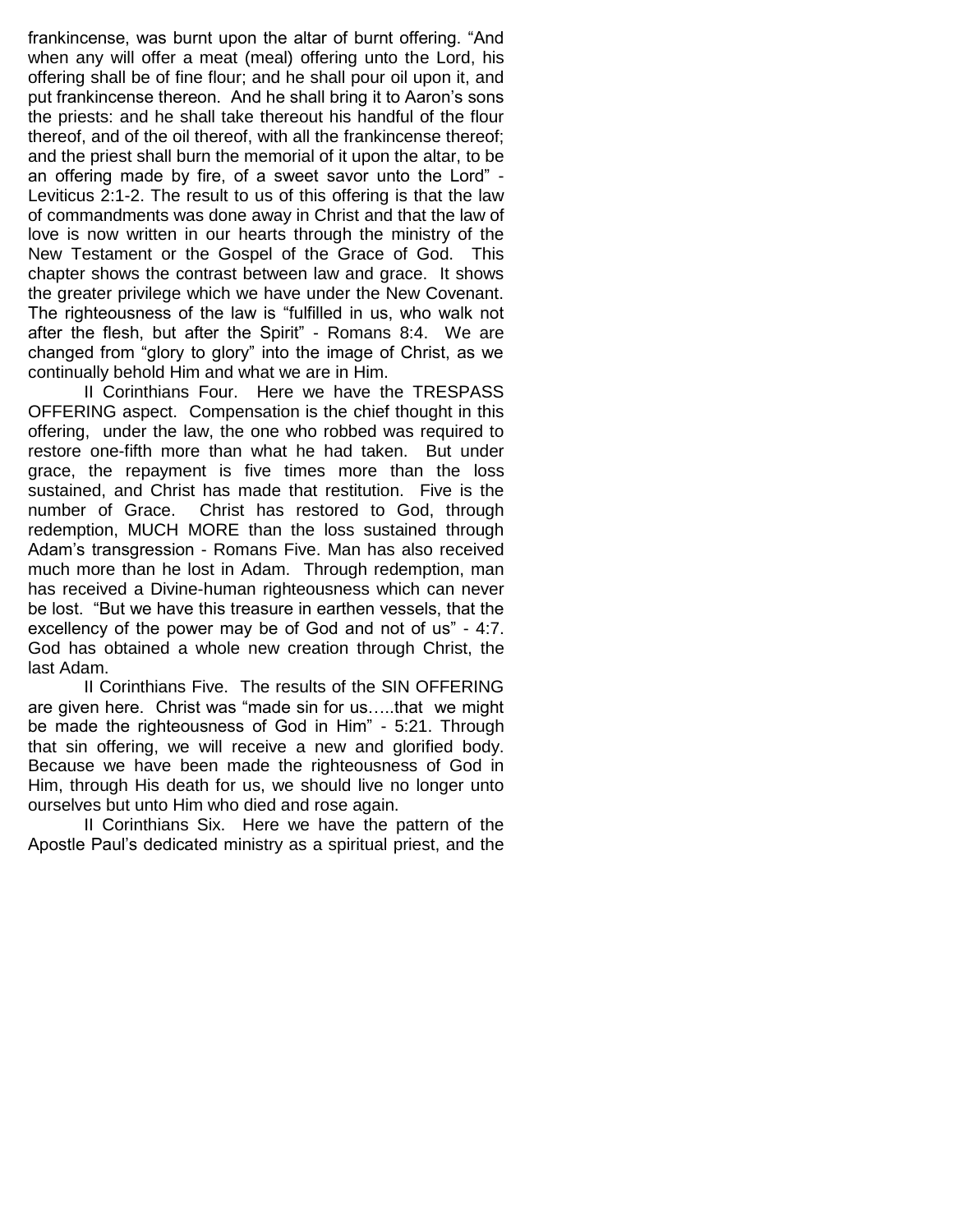SEPARATION UNTO GOD which such a priesthood demands. God can have no spiritual fellowship with unbelievers, and neither can we.

II Corinthians Seven. The CLEANSING OF THE PRIESTS is earnestly implored in this chapter. This cleansing is accomplished by heeding the Word of God and judging ourselves by the Spirit. Defilement breaks our fellowship with God. Self-judgment restores and maintains that fellowship.

II Corinthians Eight and Nine. The MINISTRY OF GIVING is taught in these chapters, both by word and example. Giving is a part of our worship. We give ourselves first to the Lord, and then all that we have belongs to Him. Some people say that we should give until it hurts. Rather, we should give until we enjoy giving. Jesus said, "It is more blessed to give than to receive" - Acts 20:35. We find this is true. "And God is able to make all grace abound toward you; that ye always having all sufficiency in all things, may abound to every good work" - 9:8. "For ye know the grace of our Lord Jesus Christ, that, though He was rich, yet for your sake He became poor, that ye through His poverty might be rich" - 8:9.

II Corinthians Ten. The OBEDIENCE OF THE PRIESTS is very important. Under the Old Covenant, disobedience to God"s Word brought death to the sons of Aaron. Obedience to the Word of God brings victory over the power of Satan, commendation from the Lord and great reward to the spiritual priests.

II Corinthians Eleven. The SUFFERING OF THE PRIESTS is taught in this chapter by the example of the Apostle Paul. Verses two and three are the announcement of the betrothal of the Church, the Body of Christ. "For I am jealous over you with Godly jealously: for I have espoused you to one Husband, that I may present you as a chaste virgin to Christ. But I fear lest by any means, as the serpent beguiled Eve through his subtlety, so your minds should be corrupted from the simplicity that is in Christ.

The whole Church has been espoused to Christ, but not all the Church will hear the Word of the Lord. They are not willing to be separated unto the Lord, neither are they willing to suffer the reproach which a consecrated life will bring. After we have accepted this espousal and are walking with the Lord, then come persecutions and sufferings, not only from the devil,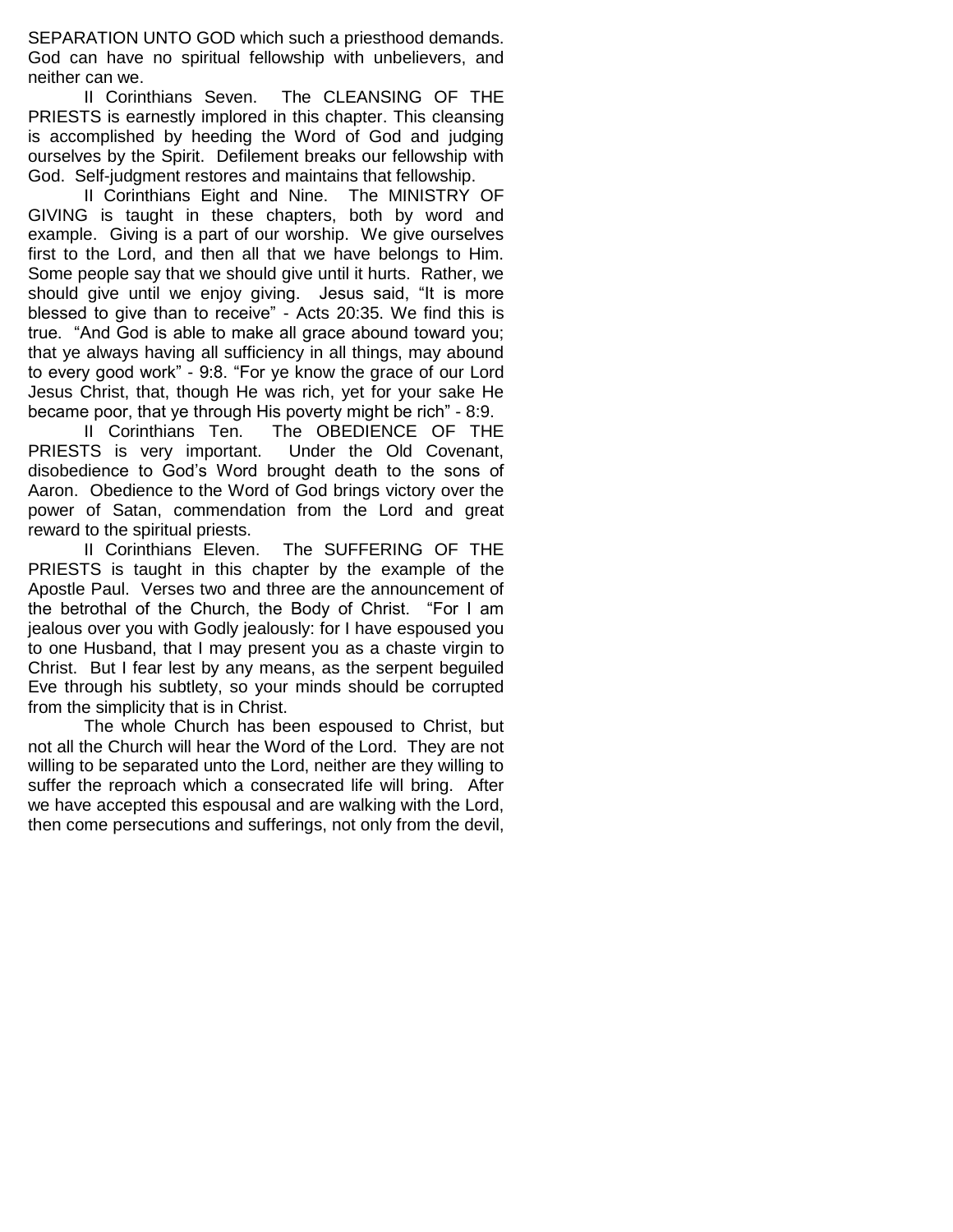but even from other believers who think that we are too extreme.

II Corinthians Twelve. The GLORY OF THE PRIESTS is in their close association with Christ the High Priest. This glory was revealed to the Apostle Paul in visions and revelations. These revelations to the apostle also brought suffering to him. Nevertheless, suffering will bring future glory to all who suffer for Christ"s sake: "our light affliction, which is but for a moment, worketh for us a far more exceeding and eternal weight of glory; while we look not at the things which are seen, but at the things which are not seen"- 4:17, 18.

II Corinthians Thirteen. This chapter shows the POWER OF THE PRIESTLY MINISTRY. Jesus "was crucified through weakness, yet he liveth by the power of God" - 13:4. Christ"s priestly ministry will never cease, for it is written: "Thou art a priest forever after the order of Melchisedec" - Hebrews 5:6. Paul also lived and ministered by the power of God, so do we. Neither will our priestly ministry ever cease, for in Revelation 5:10 we read: "And has made us unto our God kings and priests and we shall reign on (over) the earth."

-- Alice S. Mooneyhan

(To Be Continued) *~~~~~~~~~~~~~~~*

#### **IN JESUS**

*In Jesus! How safe and secure is the place That He has provided to save a lost race; What marvelous, loving, unreachable grace! All praise to His wonderful Name.*

*What matter if winds of adversity blow? Or billows of trial my soul overflow? In Jesus no gloom of despair can I know-- To lift me from darkness He came.*

*E'en though earthly sorrows may compass me round,*

> *My fellows forsake me and trouble abound; A resting place under His wings I have found-- And He is forever the same. --Carlan S. Messler*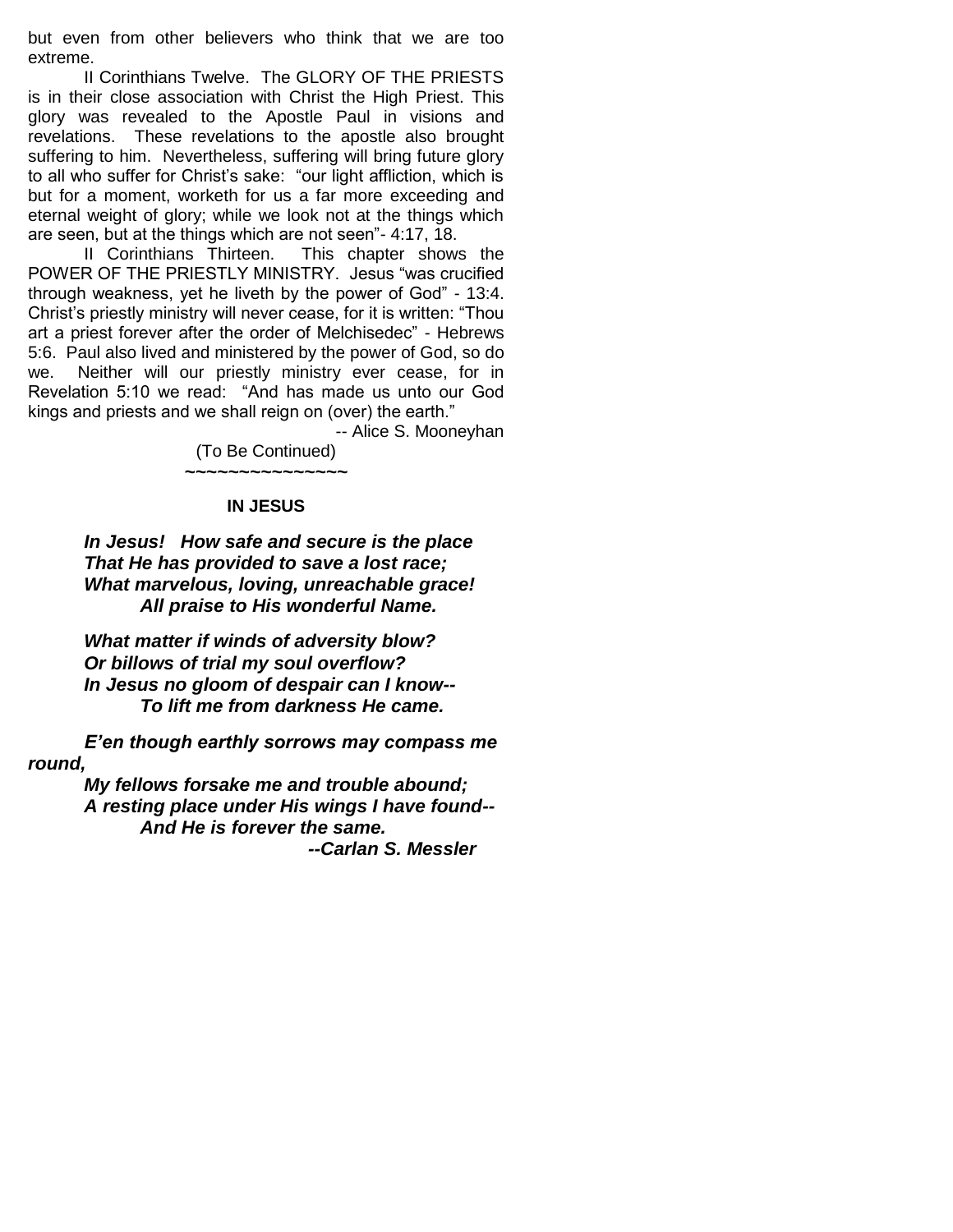# **STEP BY STEP…..IN OBEDIENCE**

#### Velma Elliott

"But without faith it is impossible to please him: for he that cometh to God must believe that he is, and that he is a rewarder of them that diligently seek him. By faith Abraham, when he was called to go out into a place which he should after receive for an inheritance, obeyed; and he went out, not knowing whither he went*.* Hebrews 11:6,8.

Some of the most beautiful lessons in life come from the experiences of those who walked with God many years ago - men who believed the promises of our Father and obeyed every instruction from Him. Such is the lesson we learn from Isaac in the 26<sup>th</sup> chapter of Genesis.

Let us keep in mind the text in verse 24 as an important thought - "And the Lord appeared unto him the same night." The beginning of the chapter informs us that there was a famine in those days as well as the one in Abraham"s time. Isaac went to Gerar to Abimelech, king of the Philistines.

"And the Lord appeared unto him and said, Go not down into Egypt; dwell in the land which I shall tell thee of; sojourn in this land, and I will be with thee, and will bless thee; for unto thee, and unto thy seed, I will give all these countries, and I will perform the oath which I sware unto Abraham thy father." God made Isaac to know that it was because of the obedience of Abraham, that these blessings would come upon him and his seed.

Isaac considered these things, and decided to dwell in Gerar, according to God"s command. This is an important step in the life of a believer - to hear God and obey Him. Isaac "sowed in the land, and received in the same year an hundredfold; and the Lord blessed him." vs. 12. He became great and had many possessions of flocks and herds and a great store of servants.

This must have been an encouragement to Isaac, but then, as now, all things cannot always be good; for while God was blessing him, the Philistines, who were not obedient people, saw these blessings from God and they envied him.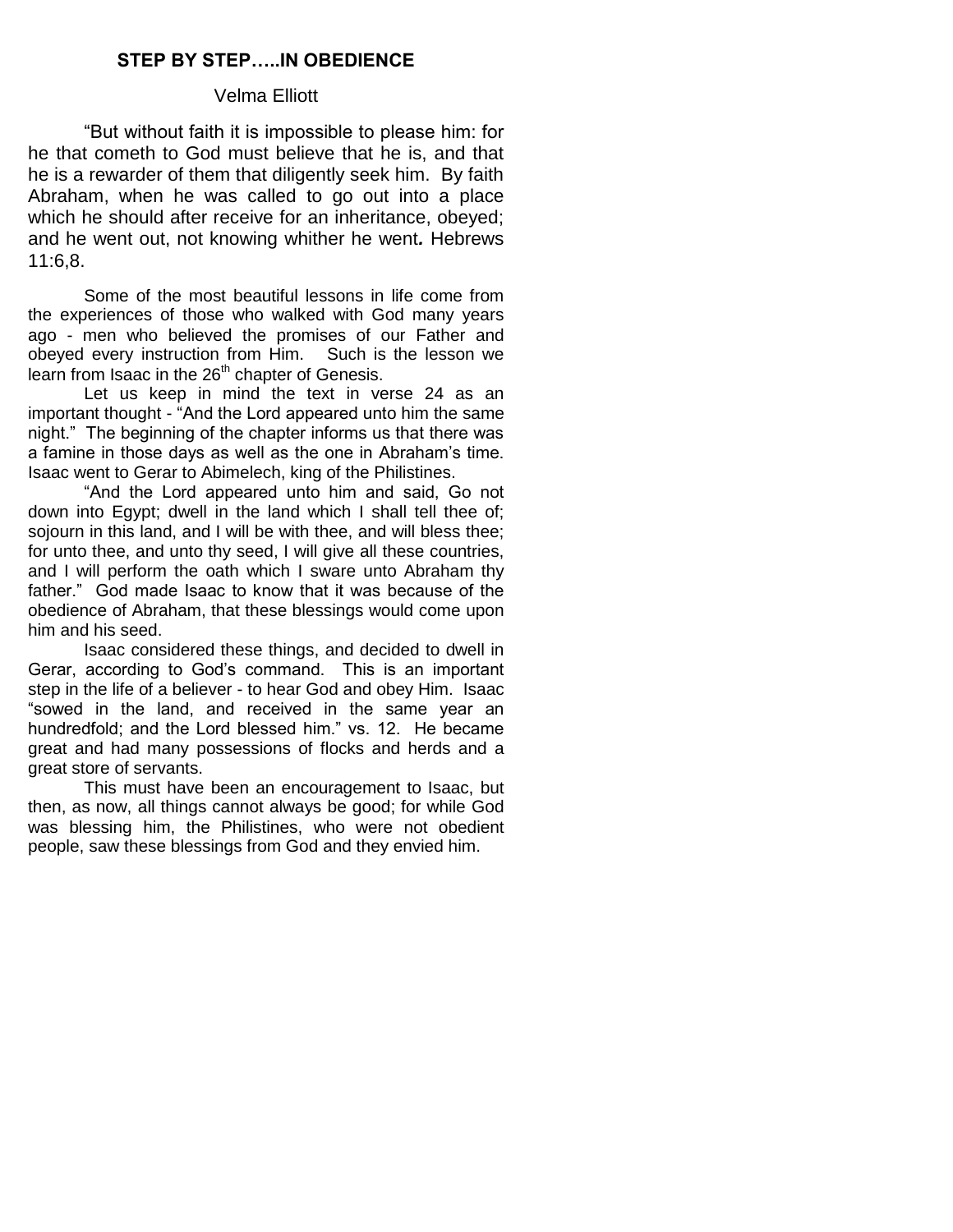All the wells that Isaac's forefathers had digged, as they too, passed this way, had been filled with earth by the jealous Philistines. Even the king said unto Isaac, "Go from us; for thou art much mightier than we." So, good-natured Isaac, who was being obedient yet, just moved farther down the valley and pitched his tent. Remember that he was traveling with his herds and flocks and all his servants, as well as his family.

They needed water, and when they digged wells, there was always water available. But, soon, the Philistines came and claimed one well after another, until after the fourth move that Isaac and his company made. He called this well "Rehoboth," and said "Now the Lord has made room for us, and we shall be fruitful in the land." Afterwards he went up to Beersheba ("well of an oath"). "And the Lord appeared unto him the same night," reassuring him of His protection and blessing. There Isaac builded an altar and prayed.

Such a relationship between God and any of His people, is so beautiful, and brings peace, with which nothing can compare. Why did this revelation come to Isaac in the night on which he reached Beersheba? Because that was the place and the time wherein he found rest. His former locality had been one of torment. There had been a whole series of petty quarrels about the possession of the wells; the servants fussed, and there was strife. There are no worries like little worries, especially when there are an accumulation of them.

Isaac felt this deeply. Even after the strife was over, the place retained a disagreeable association. He determined to leave. He sought a change of scene. He pitched his tent away from the former strife, and Beersheba was like home to him. His heavenly Father came to him there and reaffirmed His oath made to Abraham. It was like a homecoming - out of the trouble and disturbance that tormented him. That very night the revelation came.

God spoke when there was no inward storm. He could not speak to Isaac when his mind was so filled with worries and frets. God"s voice demands the silence of the soul. Only in the hush of the spirit could Isaac hear the garments of his God sweep by.

Have you taken time to go out at night and study the sky, with all the stars and the moon; even the thunderclouds and lightning? When a child, much of our entertainment was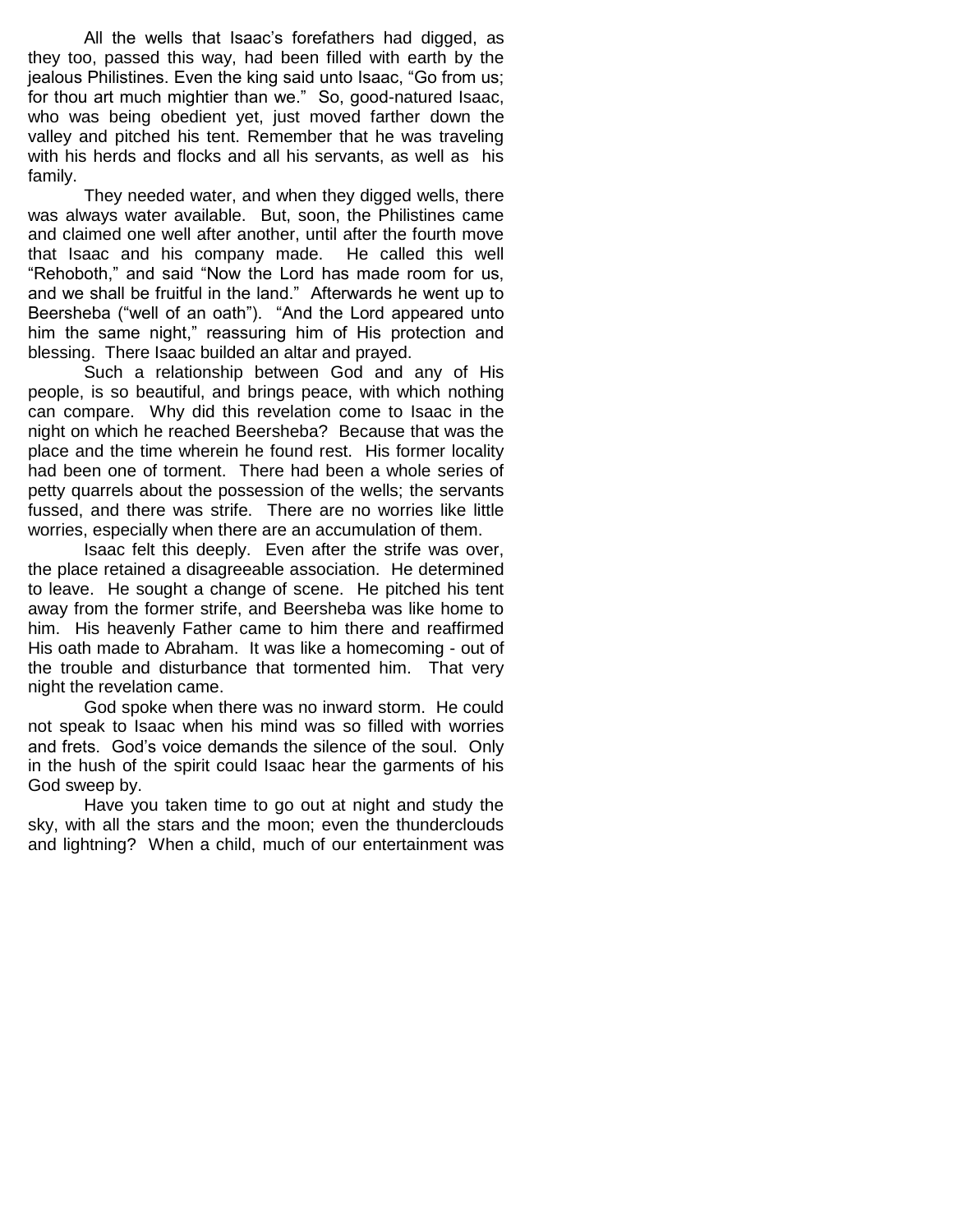out on the lawn in study of these heavenly sights and sounds. There is nothing so beautiful as a clear night with the thousands of stars sprinkling the sky. It gives a peace and a feeling of the close presence of God.

And so it was with Isaac: his still night was his starry night. It was as though the stars said to him, "Hast thou pondered these words, Be still, and know?" AND KNOW. In the hour of perturbing thoughts when you cannot hear the answer to your prayer, how often the answer seems to come long after! Our heart receives no response in the moment of its crying - in its thunder, its earthquake, and its fire. But, when the crying ceases, then the stillness falls. When the fist desists the knocking on the iron gate, when the interests of other lives break the tragedy of our own, when almost without noticing, we are praying for someone else, then we find the answer to our own!

Now God does not open paths in advance of our coming. He does not promise to bring help before we need it. He does not remove obstacles out of our way before we reach them; yet, when we are on the edge of our need, God"s Hand is stretched out. Isaiah 43:2 proclaims, "When thou passest through the waters…..they shall not overflow thee."

Many times we forget this and worry about problems we foresee in the future, as if we expect God to make the way plain a long way ahead. This is not the way God does things. He has promised to do only as we need -- step by step. We must get to the waters and step into them before we can claim the promises of God. Oh, that men would trust God and believe His promises, obeying His Word! How blessed they would be!

Though Isaac lived many years ago (Euceluus, the historian, fixes his time two ages before Moses. 1800 years before Christ, and 600 years after the flood), yet he loved and obeyed God. He realized that for his own good and for the blessings upon his family and those who would be coming after, that he needed to obey God.

We too, need to follow the paths of those worthies of faith, one step at a time. Then we will also have a close relationship with our heavenly Father. It is only through Jesus Christ His Son -- in Him and Him only -- that we have the eternal blessings from God.

~~~~~~~~~~~~~~~~~~~~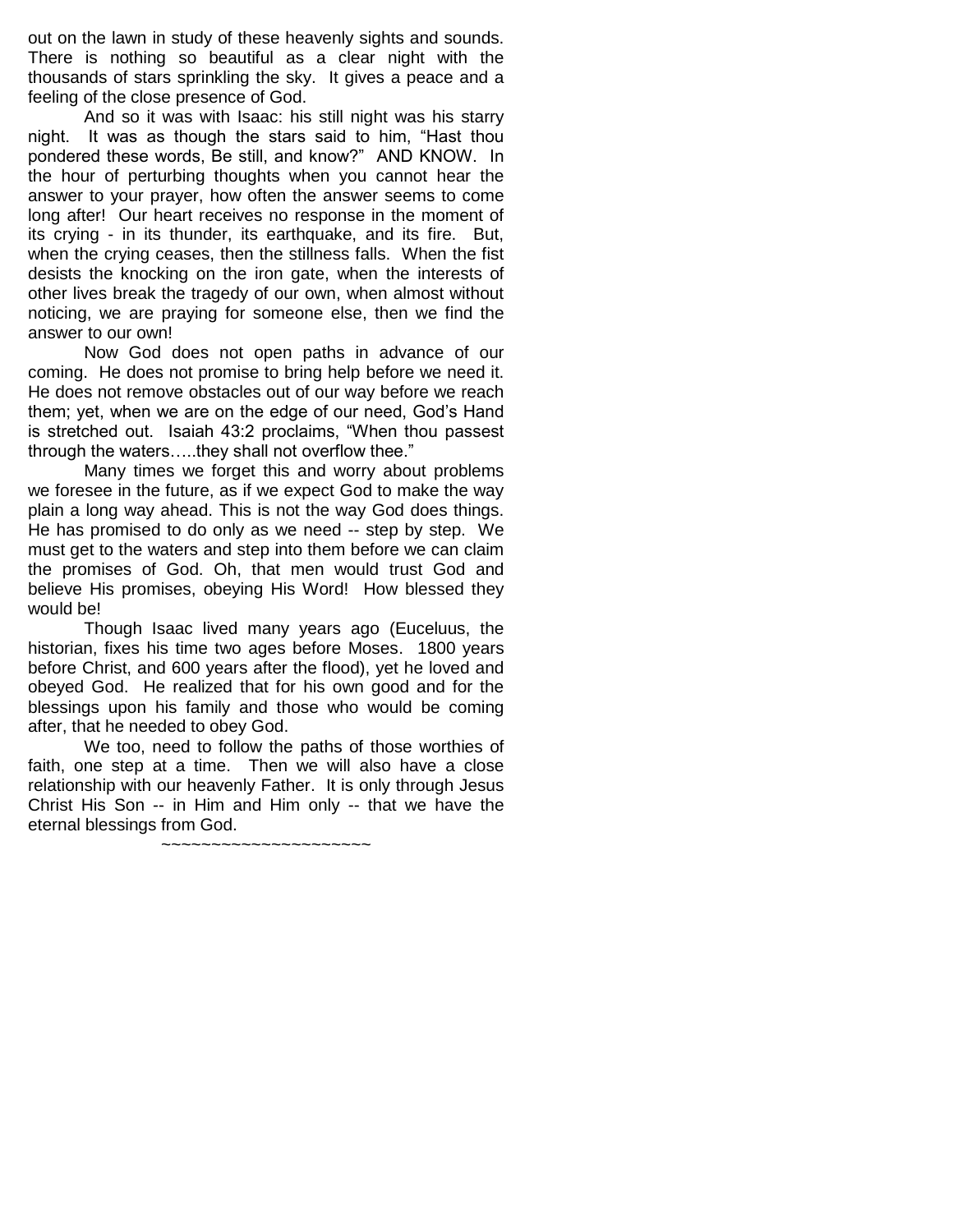# JESUS HAS THE ANSWER

#### (Luke 8:49-56)

Answers are plentiful. Parents have them. Children have them. Preachers, teachers and politicians have them. Everybody has answers. Some are right on target and others miss it. The answers Jesus gives are the best. He is always right on target! Consider some of the answers He gives.

When the seas were raging, he did not give a dissertation on the atmospheric pressures of the sea. He simply said "Peace be still." To a questioning heart that sought Him at night, He did not give a complicated answer. He only said, "Ye must be born again." To a weary crowd He did not give a variety of reasons for their weariness. He simply said "Come unto me…."

The answers that Jesus gives are never complicated, complex or confusing. They are answers that start life toward solution, toward hope, and toward salvation. They are simple, but ever so meaningful.

Notice one of the answers He gave to the crisis in Luke 8:49-56, "Fear not, only believe  $\ldots$ ." - vs. 50. This is the King James translation, the Living Bible says, "Just trust Me." The great and meaningful answers are never complicated.

Jesus gives us simple answers amid the crises of life, and what He says can be understood and followed. What He says, if heeded, always makes a difference. The answer that Jesus gives is an assurance that life has possibility: "She is not dead, but sleepeth: - vs. 52. Without Jesus we are dead, but when he speaks to us He brings life. When we accept the gift He has to offer we awaken to life everlasting. Death is not the last word for a Christian. Death and hell were defeated on Calvary. The great plus of the gospel is that we can have life regardless of the abounding sin in the world. We have been delivered from sin. Romans 5:20 assures, "where sin abounded, grace did much more abound." And that grace is limitless.

Out of the Watts holocaust of 1965 came a story that speaks to this point. A Teacher gathered burned timbers, twisted metals, disfigured objects and various items of debris left from the burnings, and made some striking beautiful sculptures from them. He did it, he said, to teach young people that even life that has been warped and twisted can be